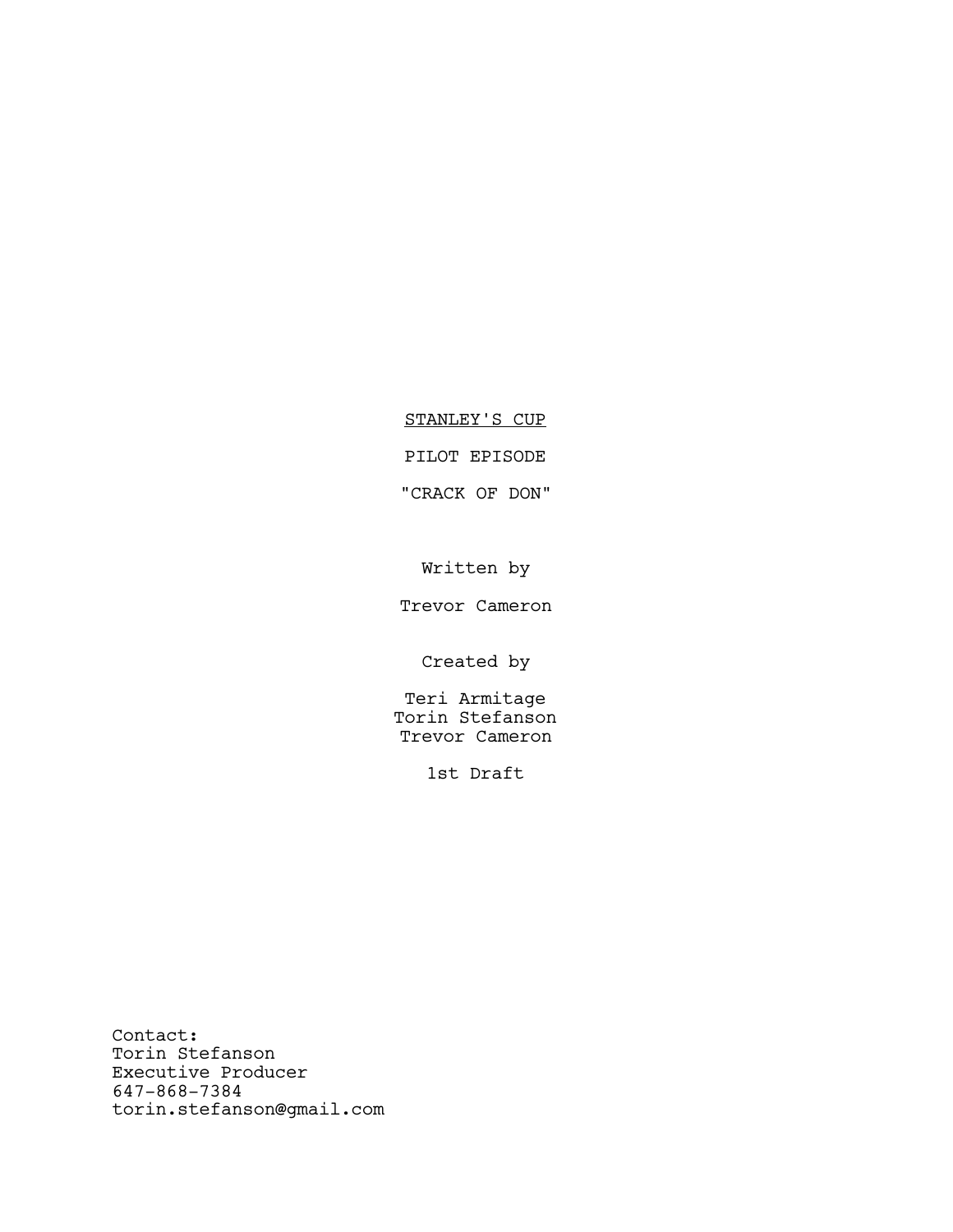#### TEASER

#### CLOSE ON THE GLEAMING SIDE OF HOCKEY'S GREATEST TROPHY.

Coloured lights dance off the side. Is this the triumphant end of game seven? A pair of thick hands pour champagne into the top bowl, maybe it's the party in the dressing room-

1 INT. CAT'S MAW GENTLEMAN'S CLUB - NIGHT 1

-Nope. Hockey's greatest trophy is at a low end strip joint.

CANDY, (20) exotic dancer, waitress, and 3rd year law student performs a difficult dance move beside the pole, as ALEXSKI DWIER, (28) Eastern European hockey player, pours more champagne from a bottle to the bowl of the trophy. He drinks deep from the bowl.

STANLEY, (38) keeper of the one true cup, adjusts his white cotton gloves, and eyes up the mess he'll have to clean.

> ALEXSKI You dance like princess! Everyone thinks you is princess!

Alexski looks for others to agree but the bartender is occupied, tossing a bottle behind his back and catching it and the manager doesn't look up from his crossword puzzle book. They seem disinterested in Candy's performance.

> CANDY You're so sweet!

ALEXSKI But how come the sad eyes?

**CANDY** Not sad just tired. Long day. Lost my keys and it ruined my day.

ALEXSKI Day is not over! Come drink with me!

Alexski belches, and tries to make his best flirty face.

ALEXSKI (CONT'D) My team demolished everyone. I get greatest trophy for one night. Maybe you want come rejoice?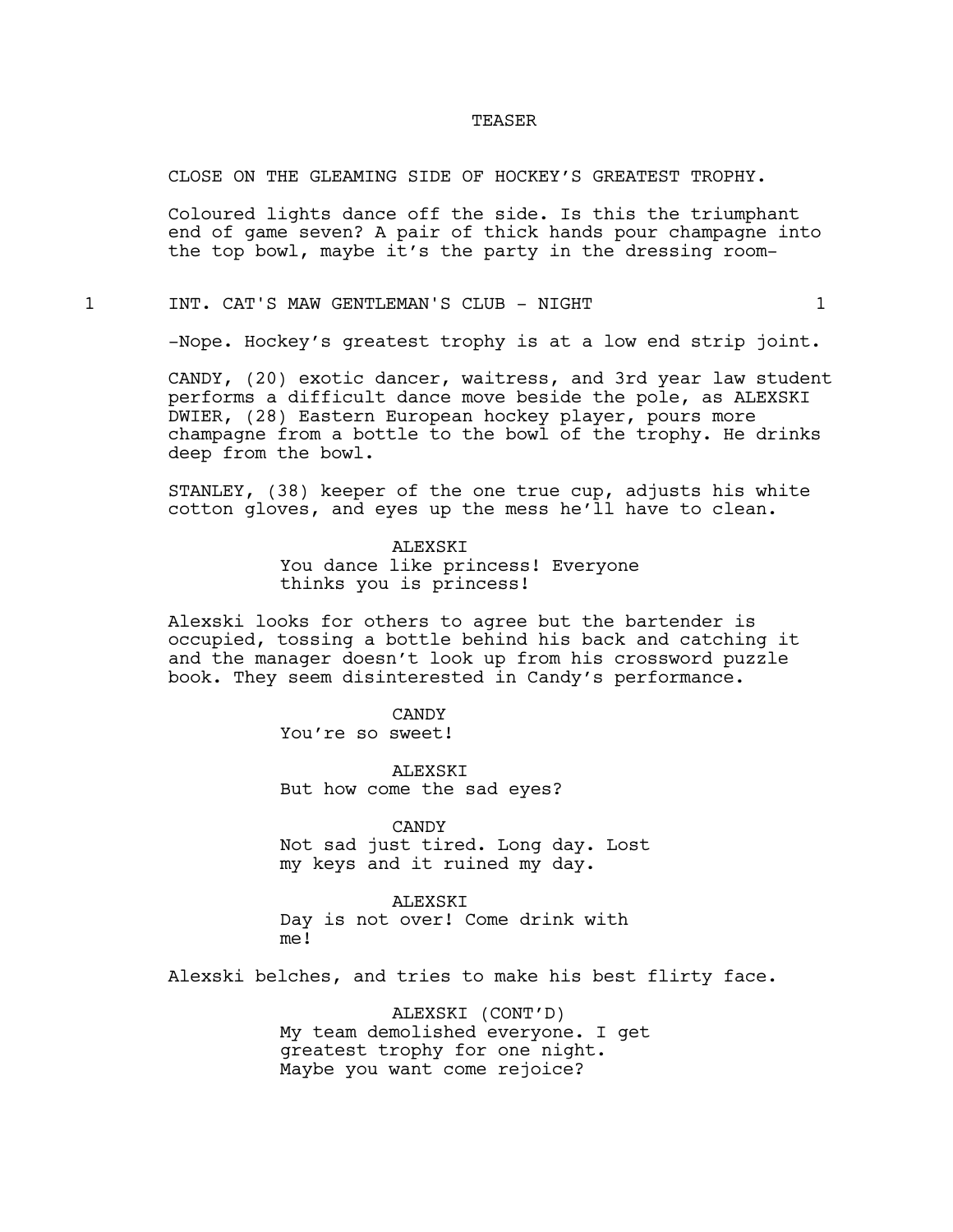Candy pastes her best smile on. He's the high roller and she works for tips.

> CANDY Well Alexski I...

Candy watches as Alexski's false teeth slide out and plop into the bowl. Alexski hears the plop.

> ALEXSKI (swears in Russian) Why now tooths!?

He dumps the bowl and snatches his champagne soaked dentures.

ALEXSKI (CONT'D) (covering his mouth) Back in a moment. I go pee room.

Alexski rushes off and Candy relaxes a bit. Stanley steps in and gives the Cup a quick polish.

LORD BEAVERTON's face(40s) A spirit trapped in the trophy for over a hundred years, appears on the side of the trophy.

> LORD BEAVERTON Enough Stanley. The mystery is solved. We have a damsel to save!

Stanley leans in.

STANLEY What are you talking about?

LORD BEAVERTON The maiden in front of you!

Stanley looks up to Candy. She's not paying attention instead she's looking at the front door.

#### STANLEY

Candy?

### LORD BEAVERTON

Yes Candy, She's being stalked. When she was undulating on stage she looked to the door seven times.

Stanley nods thinking...

STANLEY She also mentioned losing keys to Alexski.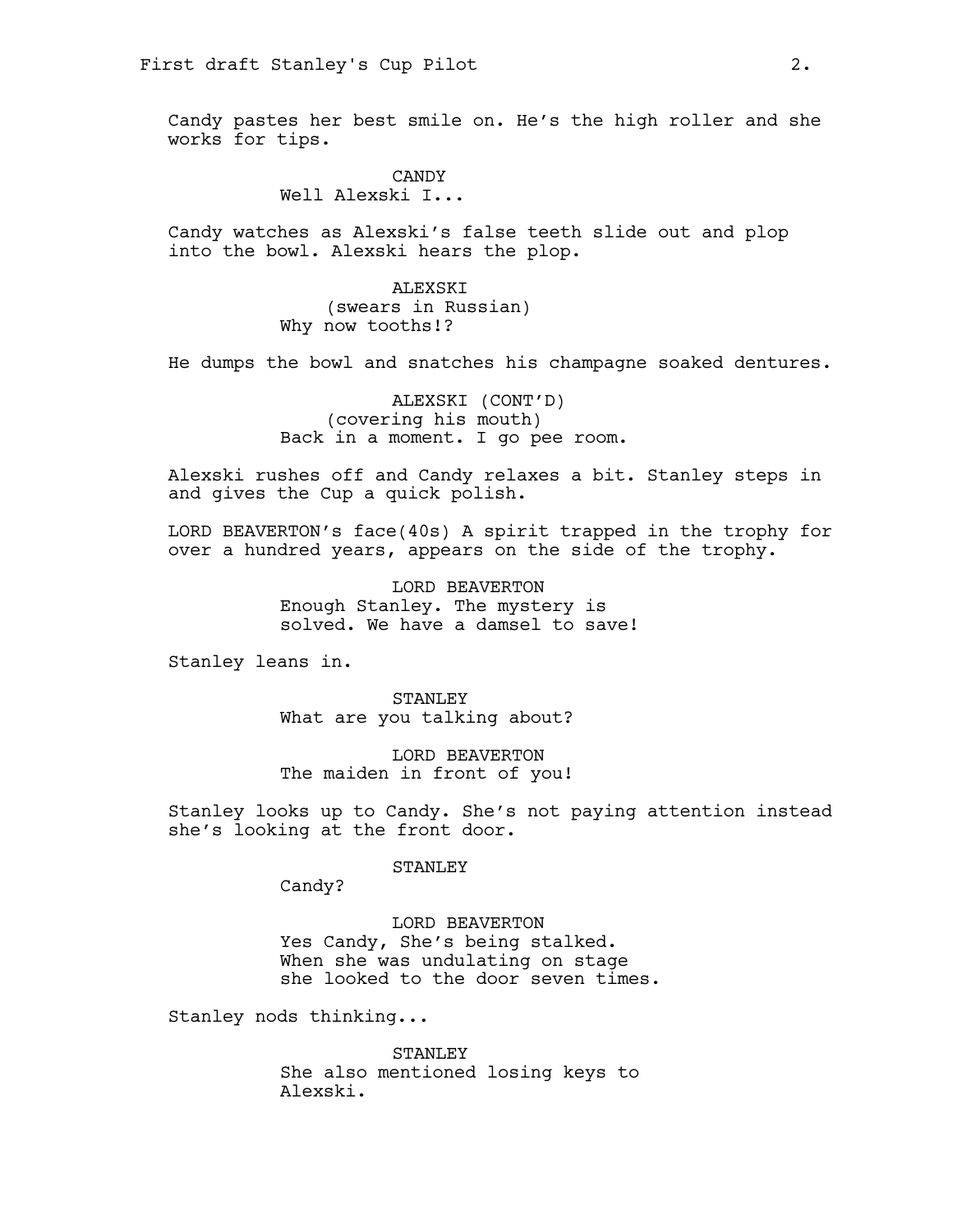LORD BEAVERTON And don't forget the dance on stage was actually a variation on an aikido kata.

Stanley shakes his head. He missed that.

STANLEY Nervous, new keys, practicing martial arts. So who's the stalker?

LORD BEAVERTON My guess is the man coming at her this second with a knife!

It's slow motion. Stanley looks at the bad guy and is frozen for a moment.

> STANLEY'S CHILDHOOD COACH (V.O.) (echoy flashback) Hurry up Stanley! I can time you with a calendar! Quit being a baby and fight!

Stanley shakes off the memory, grabs the cup and jumps between Candy and the STALKER.

> STANLEY Zap me Lord Beaverton. This guy looks serious.

The cup glows in Stanley's hand.

LORD BEAVERTON By the power of the one true cup! I summon the abilities of the good to fight evil!

Suddenly Candy glows, the Bartender glows, and the manager too. The glow shoots to Stanley who glows three times more.

The stalker freaks and runs outside. Stanley chases him while holding the cup.

2 EXT. DARK ALLEY - NIGHT 2

The stalker runs with Stanley hot in pursuit.

LORD BEAVERTON Stanley! Leave me with Candy!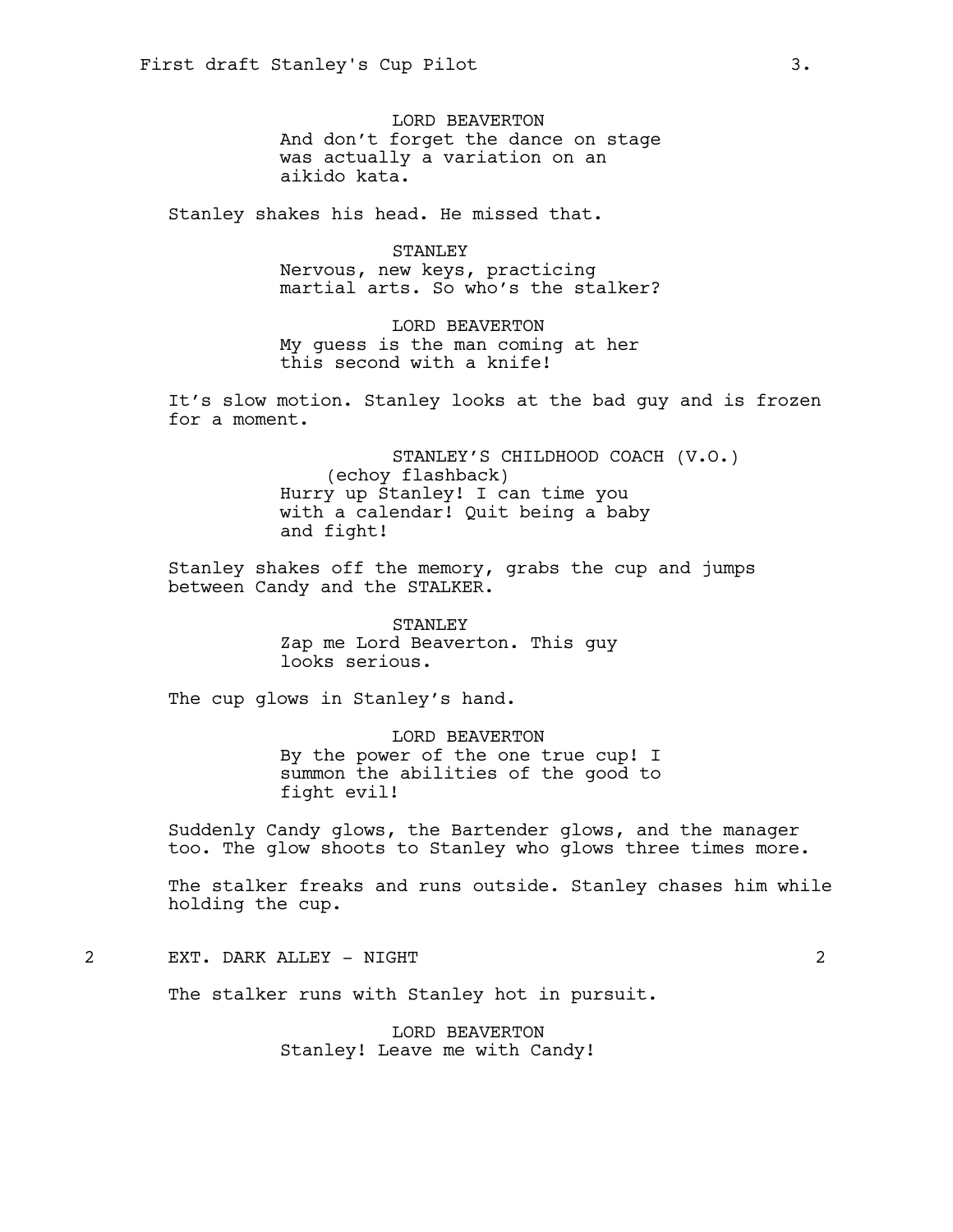STANLEY Forget it Beaverton. The powers only work when you're with me!

LORD BEAVERTON But I think she liked me!

The stalker throws a trash can behind him and rounds a corner. Stanley and the Cup jump the can.

3 EXT. EMPTY STREET - NIGHT 3

The stalker runs through the street into a playground.

4 INT. CAT'S MAW GENTLEMAN'S CLUB - NIGHT 4

Alexski comes out of the bathroom with a big smile.

ALEXSKI Big stud is back with tooths all together!

Alexski notices the air of confusion. The manager sits at the bar staring absently at the crossword he was working on... The bartender tries to pour a drink but misses the glass. Alexski approaches the stage. Candy stands, confused on stage.

> ALEXSKI (CONT'D) Maybe you can dance for hockey champion.

CANDY I... don't know how.

ALEXSKI (off the missing Cup) Wait! Where is Trophy!? I get only one day alone with hockey symbol!

Candy points to the door and Alexski goes full sprint out!

5 EXT. PARK - NIGHT 5

Stanley corners the stalker by a tether-ball pole. He puts the cup down carefully.

> STANLEY Do you know a ten letter word for what's about to happen?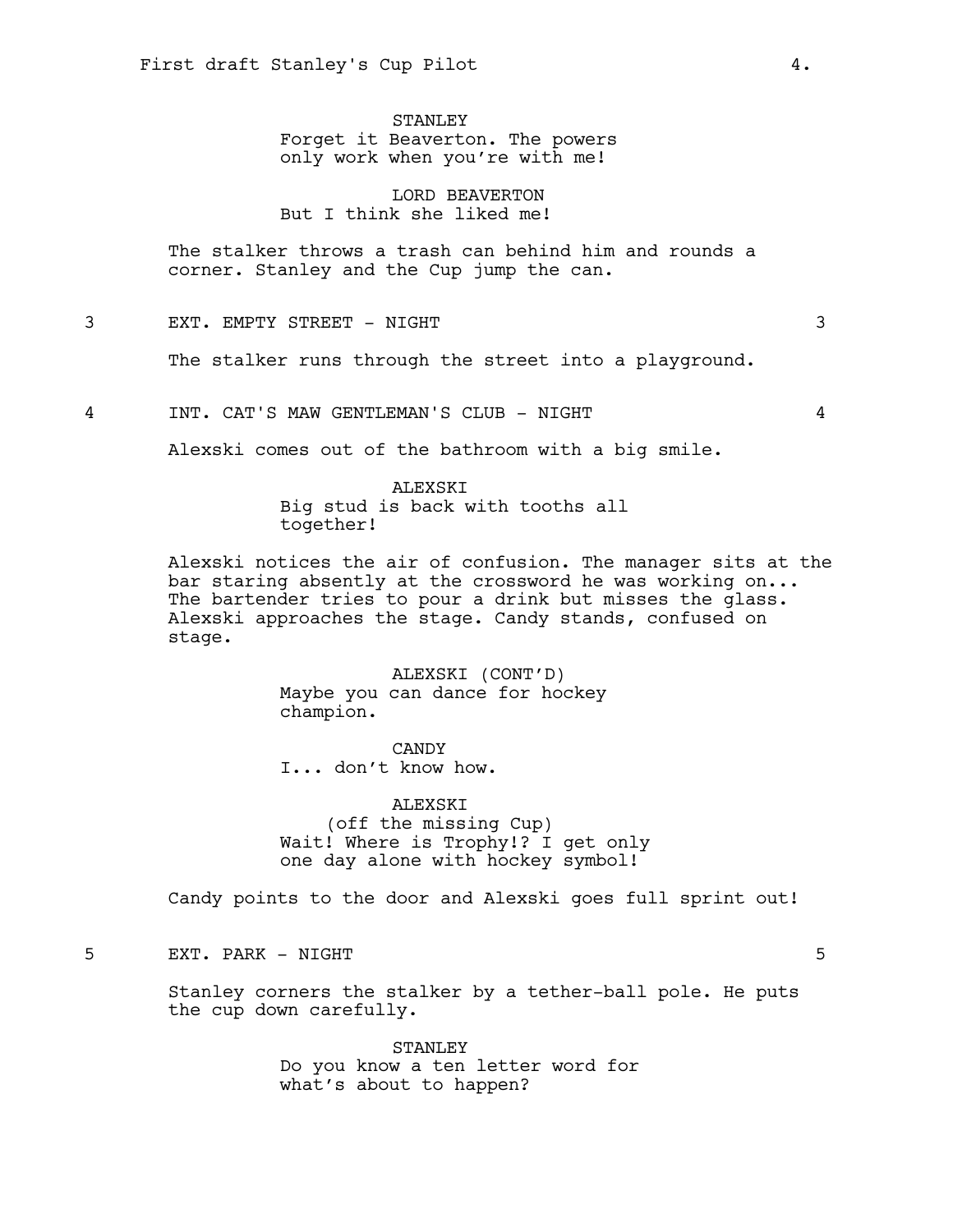STALKER Fisticuffs?

STANLEY Good word but I was thinking asskicking.

STALKER Isn't that two words?

STANLEY It's hyphenated. (to himself) Why do I know that?

Stanley's worried.

LORD BEAVERTON Watch out!

STALKER (flick open his knife) I'm gonna cut you, and you're gonna bleed!

Stanley runs at the stalker and at the last minute dodges to the tetherball pole. He does a perfect stripper spin knocking the knife out of the stalker's hand and does a couple spin flourishes.

He hops off the pole, does a little strut, a spin and tears off his shirt.

That's when he realizes he doesn't have the powers he thought he had.

> STANLEY Crosswords and stripping! Those are the superpowers you gave me!?

LORD BEAVERTON Don't look at me I just say the words. I saw three abilities...

STALKER Who're you talkin' to?

STANLEY None of your business!

The stalker finds a bottle on the ground and whips it at Stanley, who catches it and does a really cool bar trick, before throwing it back at the stalker bouncing it off his head with a clunk.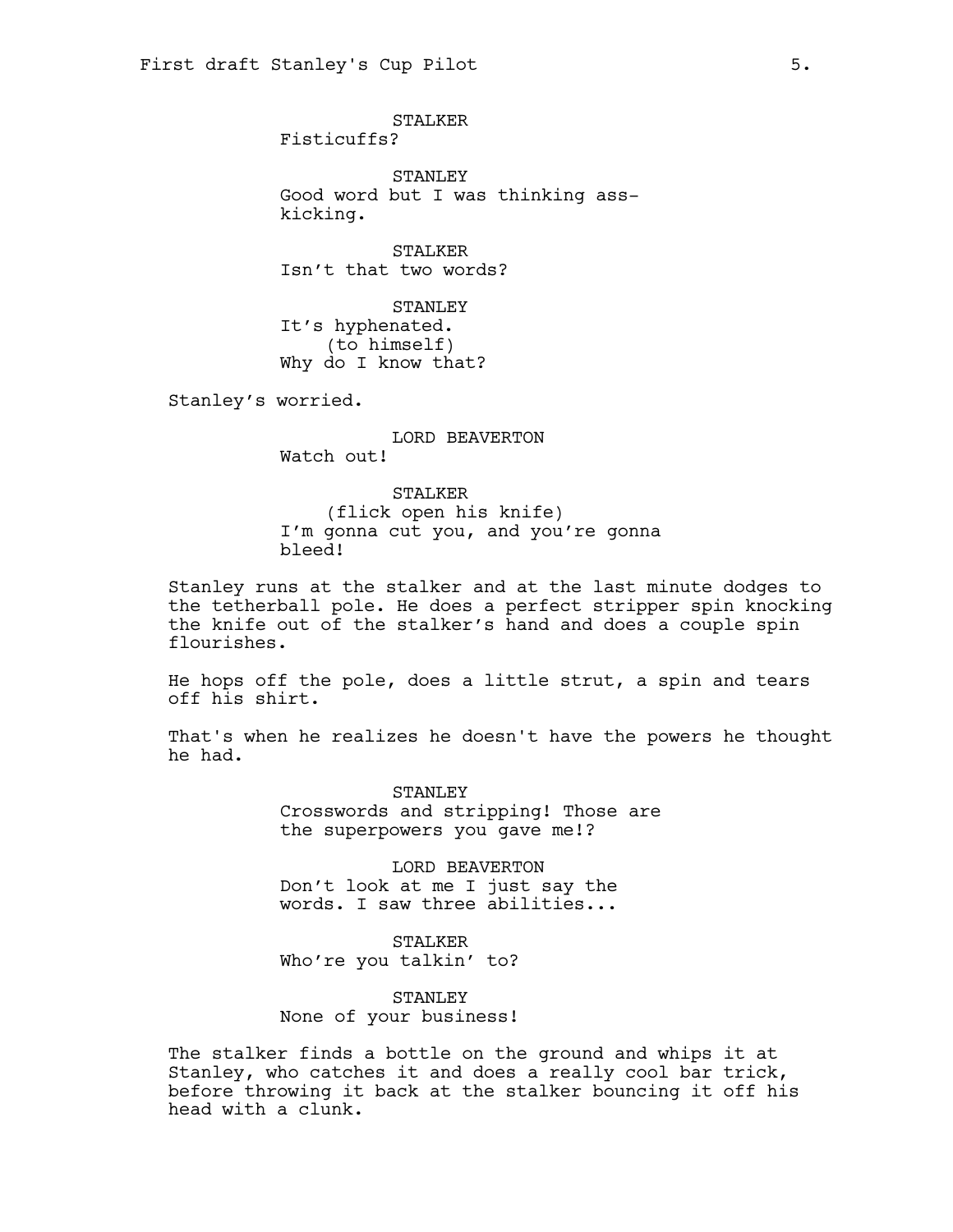STANLEY (CONT'D) (to Lord Beaverton) Flair bartending? Great! So I'm a stripping, flair bartending, crossword enthusiast?

The Stalker takes that moment to punch Stanley in the qut.

LORD BEAVERTON They were the only good people in the bar.

ALEXSKI (O.S.) My hockey stud trophy!

Alexski grabs the cup and raises it over his head in triumph.

STANLEY (points at Alexski) What about him?!

LORD BEAVERTON He had 417 penalty minutes last season! He may not be good enough.

STANLEY

Well try!

Stalker holds Stanley and is trying to deliver a big punch.

Lord Beaverton locks his gaze on Alexski. He glows like the others.

Alexski suddenly can barely hold up the cup and after a moment the cup bounces off his head and rolls onto the street.

Stanley breaks the hold and grabs the front of the stalker. He feeds him ten quick shots to the face, hockey-style.

## ALEXSKI

That is my moves!

Stanley pulls the shirt over the stalker's head and ties up his arms.

> STANLEY Alexski! He took your trophy!

Lord Beaverton passes the power back to Alexski. The stalker looks real worried.

END OF TEASER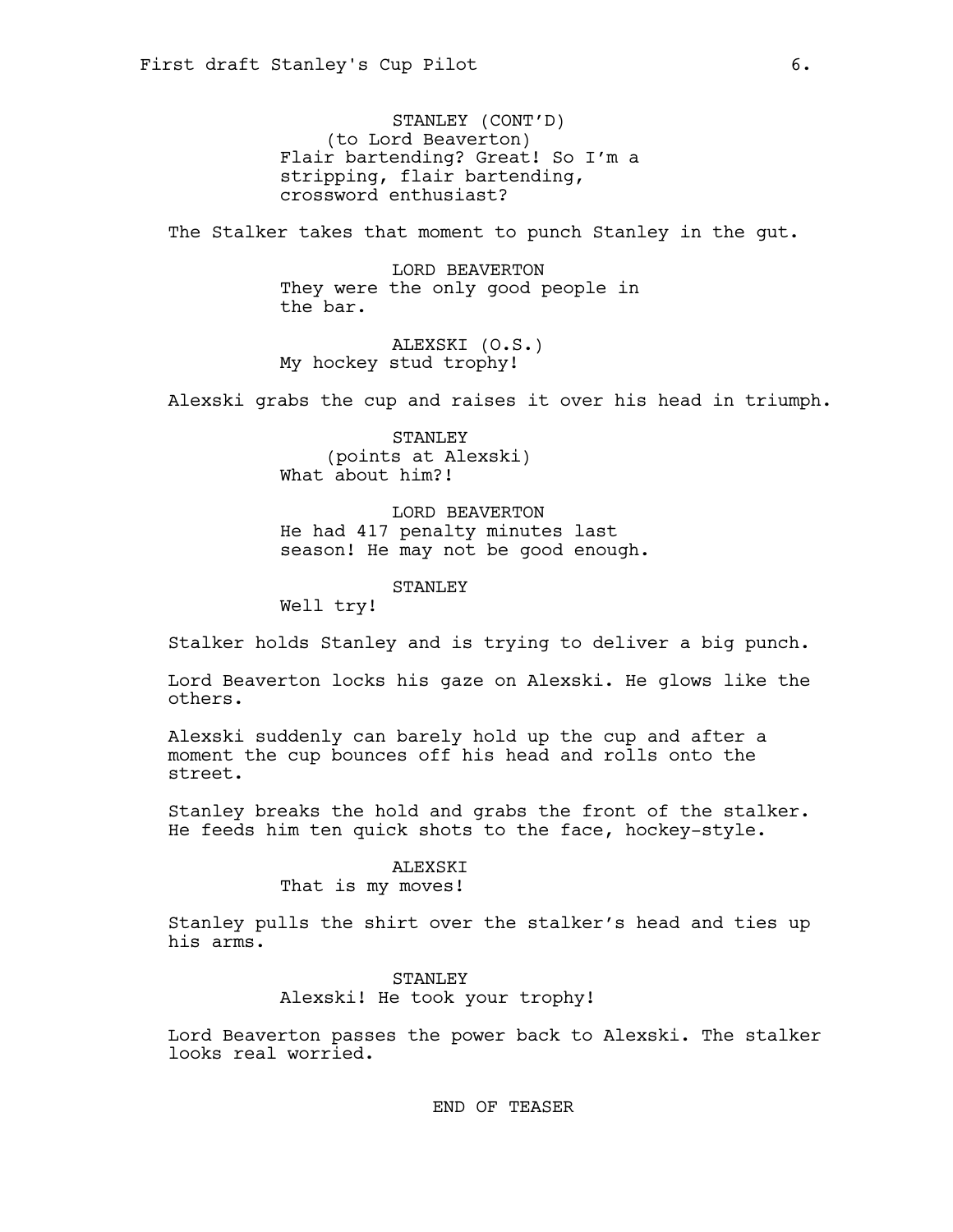## ACT ONE

6 INT. HOCKEY HALL OF FAME BACKROOM - DAY 6

Close on a tablet screen. It's the hockey news.

'Stripper Stalker Stopped by Hockey Super Star" with a pic of Alexski posing in front of the bound stalker and the cup.

Below that story is about a large drug bust being announced at City Hall.

Stanley reads headline with pride. Beside him is the Cup.

STANLEY Even with those abilities, we still saved the day.

Lord Beaverton comes into being in the cup.

LORD BEAVERTON I can't believe we didn't go back.

STANLEY I'm not taking you alone to a strip joint. Besides, Alexski had you till morning.

LORD BEAVERTON I have needs. My soul may have been trapped in this cup for five score-

STANLEY

Here we go...

LORD BEAVERTON

What?

STANLEY You crack out the Abraham Lincoln school of counting every time you want to go to strippers.

LEIGH (O.S.) Strippers? Who are you talking to St. Clair?

At the door to the backroom is LEIGH DURANT. (38) She's Stanley's unflappable boss.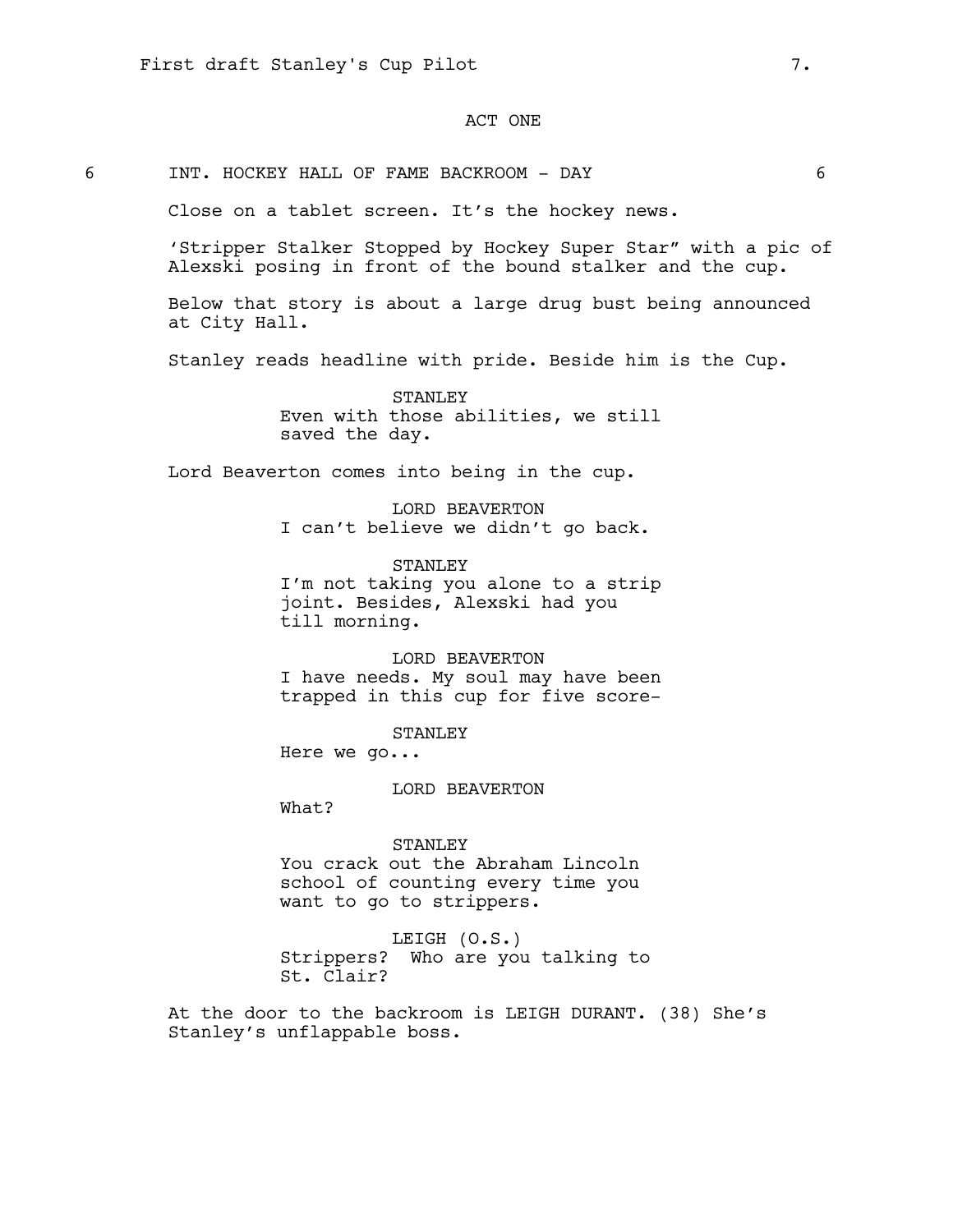STANLEY Just wanted to remind myself to get some of the... strippers of microcloth to polish the cup.

LEIGH Strippers of Microcloth?

STANLEY Is that not the right word?

Walks over to the paper Stanley's reading.

LEIGH Let's hope you don't mess up this one.

She points to the side of the photo. Stanley's hand is seen.

LEIGH (CONT'D) You know the rules Stanley: Stay out of the photos.

Stanley can't believe it. That's a rookie mistake.

STANLEY It'll never happen again.

LEIGH Good. You're due at City Hall. The coach is getting the key to the city. And St. Clair, stay out of trouble this time.

Stanley pulls on his white cotton gloves.

SNAP TO:

7 EXT. CITY HALL - DAY 7

Stanley wheels a large box containing the cup through the front doors. Stanley notices a large police presence. He is met by the COMMUNICATION DIRECTOR.

> COMMUNICATION DIRECTOR You the guy of the Cup?

STANLEY Stanley St. Clair.

They shake hands.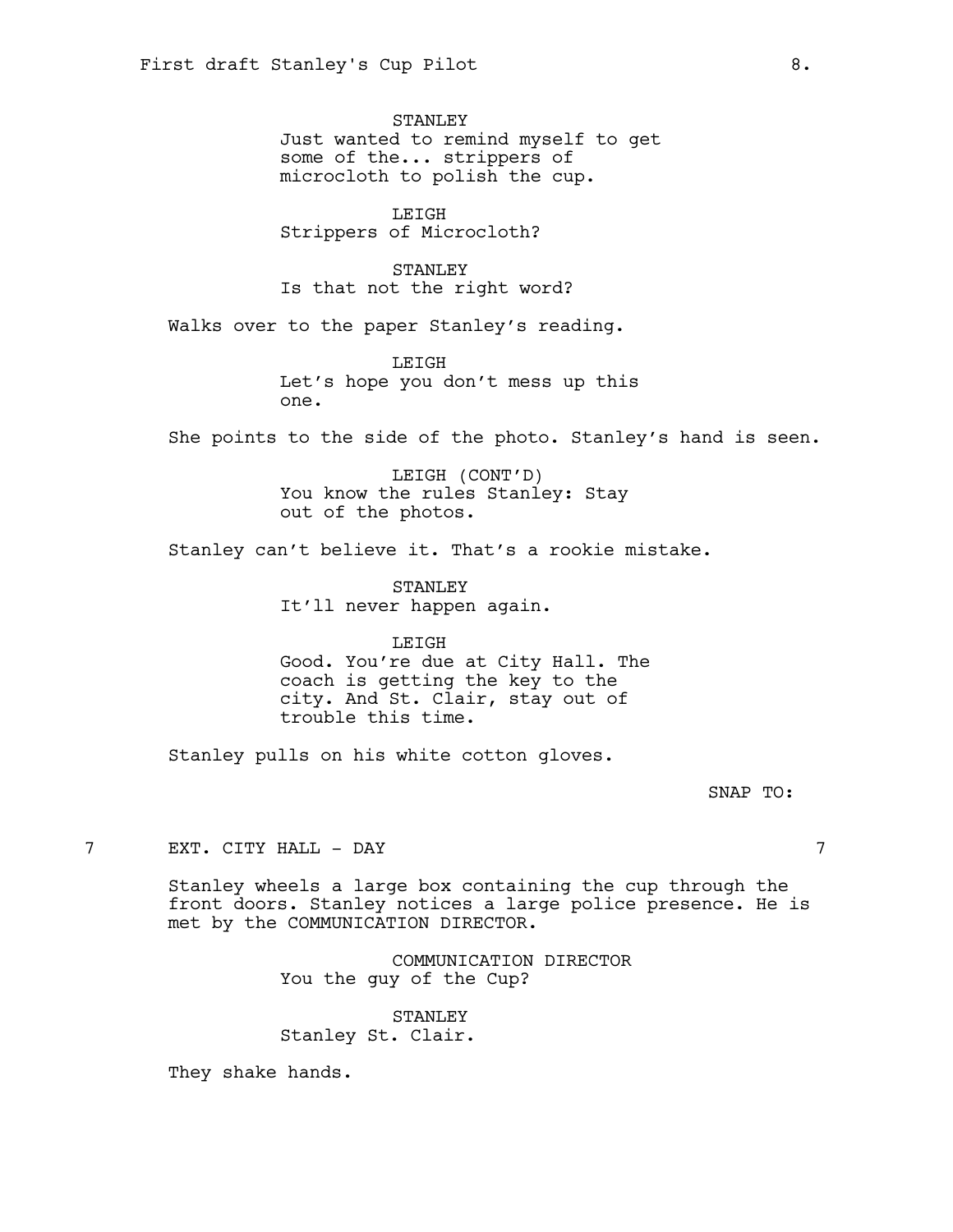COMMUNICATION DIRECTOR We're running a bit behind. You'll be on after the police conference. Follow me.

The Communication Director leads Stanley down a long hallway.

8 INT. POLICE PRESS CONFERENCE - DAY 8

Stanley gets inside waits at the back. A large contingent of Press snap photos at the CHIEF OF POLICE at the lectern.

> CHIEF OF POLICE -And after four years of surveillance and the overdose death of three drug sniffing dogs I'm able to report our largest seizure of crack in our city's history!

The Chief nods to an OFFICER beside a tarp covered table. The Officer pulls off the tarp with a little flourish.

The Chief of Police is stunned... the table is full of copy paper. The press continues to snap photos.

> CHIEF OF POLICE (CONT'D) What in the holy hell happened to my table of crack!

ANOTHER OFFICER clears his throat and stands on the other side of the lectern. He's in front of another tarp covered table. The Chief nods to him.

He checks under the tarp first and winces. The Chief glares until the other officer pulls off the tarp. The table is empty.

Stanley at the back is stunned like everyone else.

LORD BEAVERTON (O.S.) (muffled in box) What am I missing?

STANLEY (quietly to case) Somebody's stolen a table full of drugs.

LORD BEAVERTON A mystery? And you have me in this felt lined coffin? Are you mad?

A reporter notices Stanley talking to a case.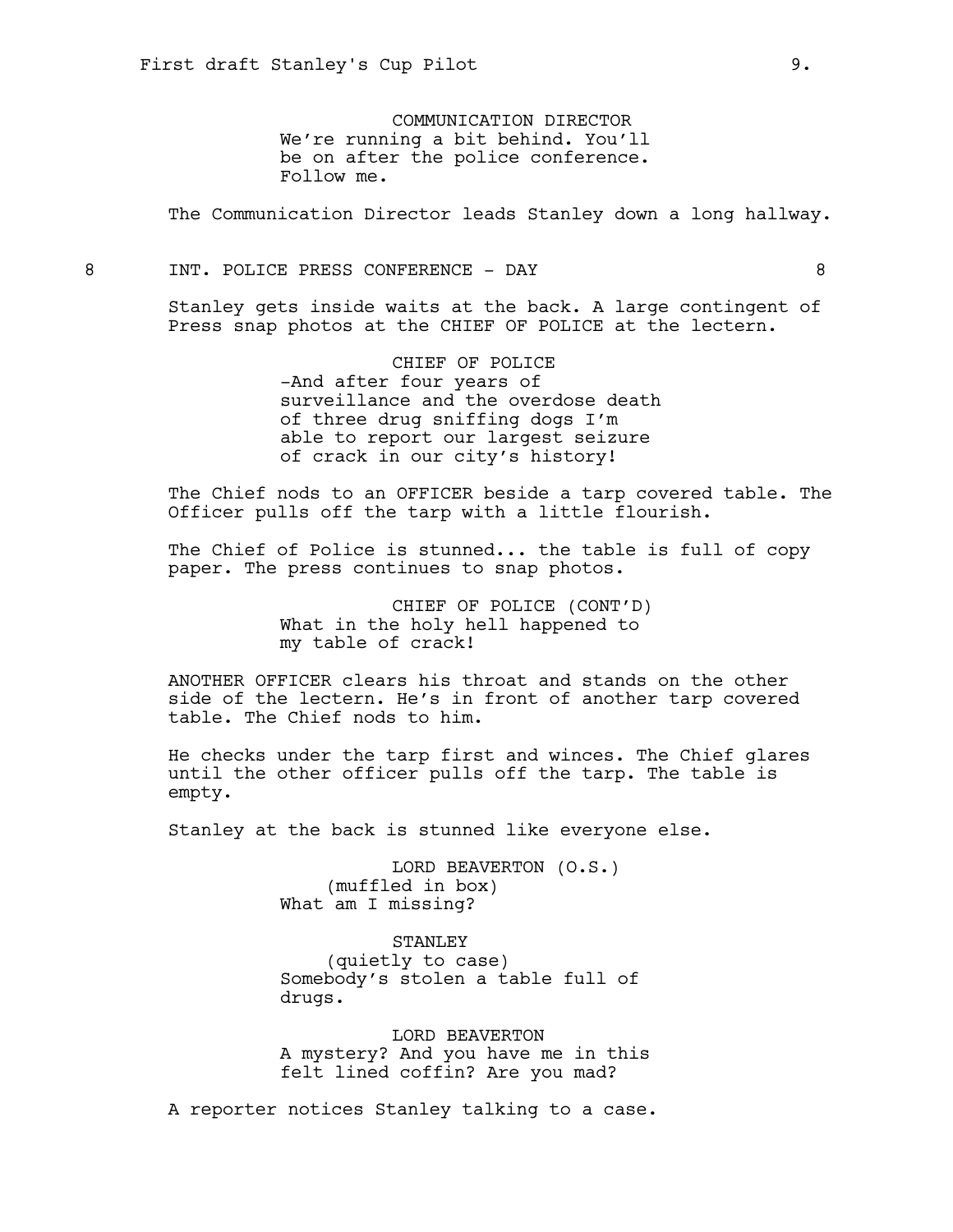# STANLEY

(quieter) Quiet.

CHIEF OF POLICE Lock down City Hall. No one leaves until we've found our drugs.

The police stand in front of the doors and reporters get on their phones.

9 INT. WAITING ROOM - DAY 9

Press, public servants, and some regular folk pace and make small talk. Stanley polishes the Cup on the side. Lord Beaverton watches the crowd with a suspicious eye.

> STANLEY They pulled back the tarp and the drugs weren't there.

LORD BEAVERTON So one of these people may have stolen illicit booty.

STANLEY

Yeah, but who?

LORD BEAVERTON We need to see the scene of the crime, maybe-

COACH REIMER (O.S.) Finally something good!

Lord Beaverton's face disappears as Coach Reimer (60s) Old school coach pushes his way through the crowd. Stanley steps in front of the cup.

> STANLEY Hello Coach Reimer. I'm Stanley St. Clair, the keeper of the cup.

## COACH REIMER

So?

STANLEY I've brought the cup here for a photo op.

COACH REIMER Yeah, for me.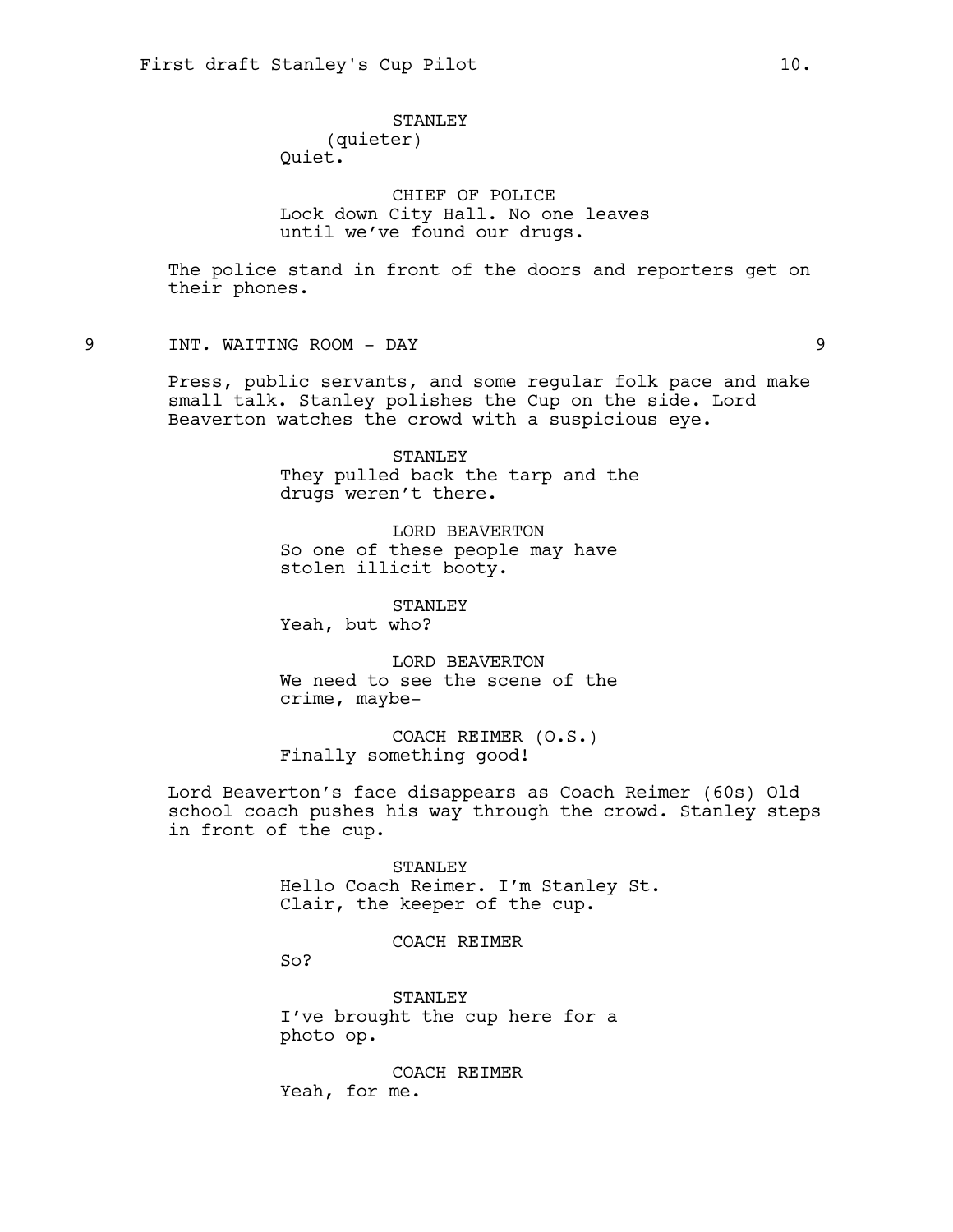STANLEY I just put a special polish on it for photos.

COACH REIMER Why do you think I care?

STANLEY (quietly) You're hands'll turn green if you touch it.

Coach Reimer is put off.

STANLEY (CONT'D) If you want to hold it then I'll have to take the... lustre liquid off.

Stanley checks his white gloves are on securely and pick the cup up.

10 INT. POLICE PRESS CONFERENCE - DAY 10

The familiar lectern and table are still set up. Stanley sneaks in with the cup.

> LORD BEAVERTON Lustre liquid? What kind of lies are you spreading?

STANLEY You want to be manhandled all day, or do you want to solve this

LORD BEAVERTON Wait, what's that?

Stanley looks to where Lord Beaverton is staring.

STANLEY

The table?

mystery?

LORD BEAVERTON Not the table blast it, on the leg...

A dark scuff of what looks like paint.

STANLEY Looks like grease.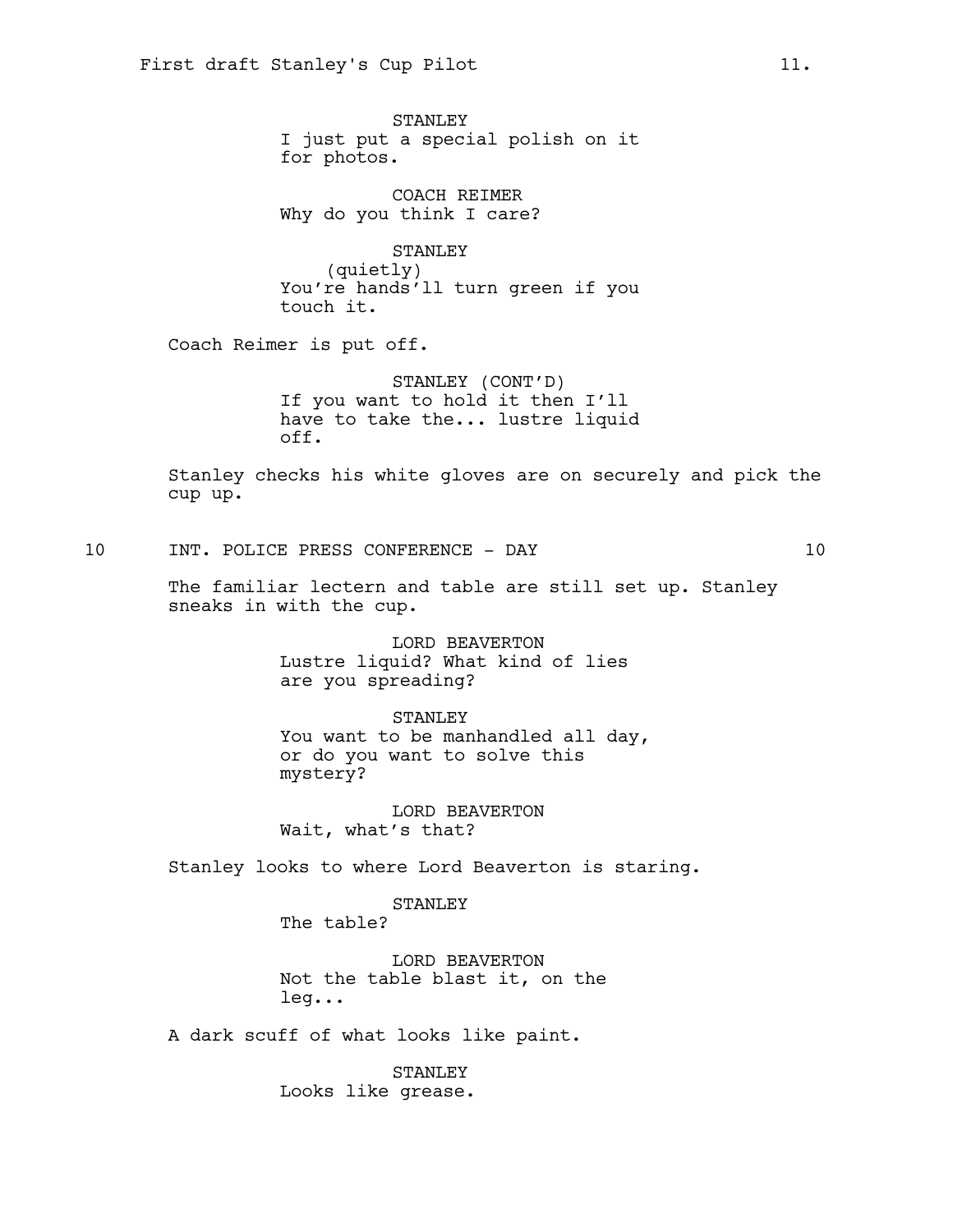Suddenly the jangle of keys and the sound of the lock on the door.

> STANLEY (CONT'D) Quick give me a power!

LORD BEAVERTON I can't just whip one up! We need someone with a true heart and a skill.

The door opens and they hold their breath. They hide behind the lectern. They can see the floor only from their spot.

A nice pair of shoes with a scuff comes in and inspects the table. A low chuckle, obviously a bad guy.

The mystery person leaves through a hidden side door. Stanley and the cup pop out.

> STANLEY Did you see the shoes? Scuffed.

> LORD BEAVERTON Don't just crouch there. Follow him.

STANLEY I have no powers.

LORD BEAVERTON You don't need them to follow a man! Use the power of your feet.

Stanley grabs the cup and silently follows through the hidden door.

11 INT. SECRET PASSAGE - DAY 11

Stanley pokes his head into the hidden doorway. It's all cobwebbed and dusty. It runs behind the wall. It's five feet wide and stretches around a corner.

They hear another door open around the corner. Stanley follows the sound, carrying the cup.

12 INT. OFFICE – DAY 12

They open a low the hidden door and crawl out. It's a very clean office and they are behind a large desk.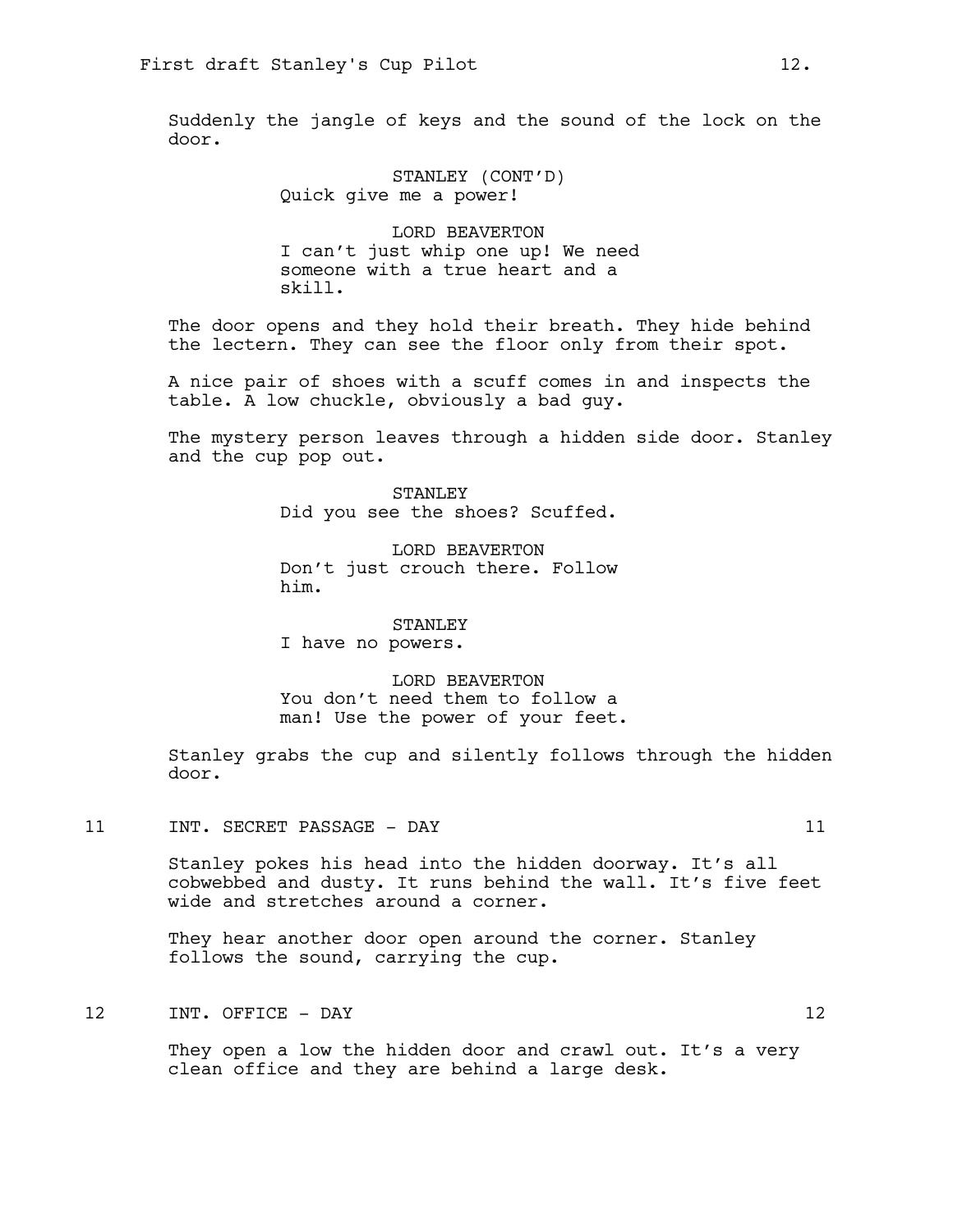Stanley stands and is shocked at the giant pile of missing crack.

> LORD BEAVERTON Huzzah, The missing illicit drugs.

STANLEY Where are we?

LORD BEAVERTON We didn't walk that far. I imagine we're still in city hall.

STANLEY

I know that.

LORD BEAVERTON Then why did you bloody well ask?

STANLEY I meant, who's office is this?

LORD BEAVERTON The guilty party I suppose.

Stanley walks over the front of the desk. He picks up the placard, and reads. Stanley is worried.

> STANLEY It's the mayor's office!

Stanley looks to Beaverton in shock.

LORD BEAVERTON (doesn't even try) A mayor on crack... again?

END OF ACT ONE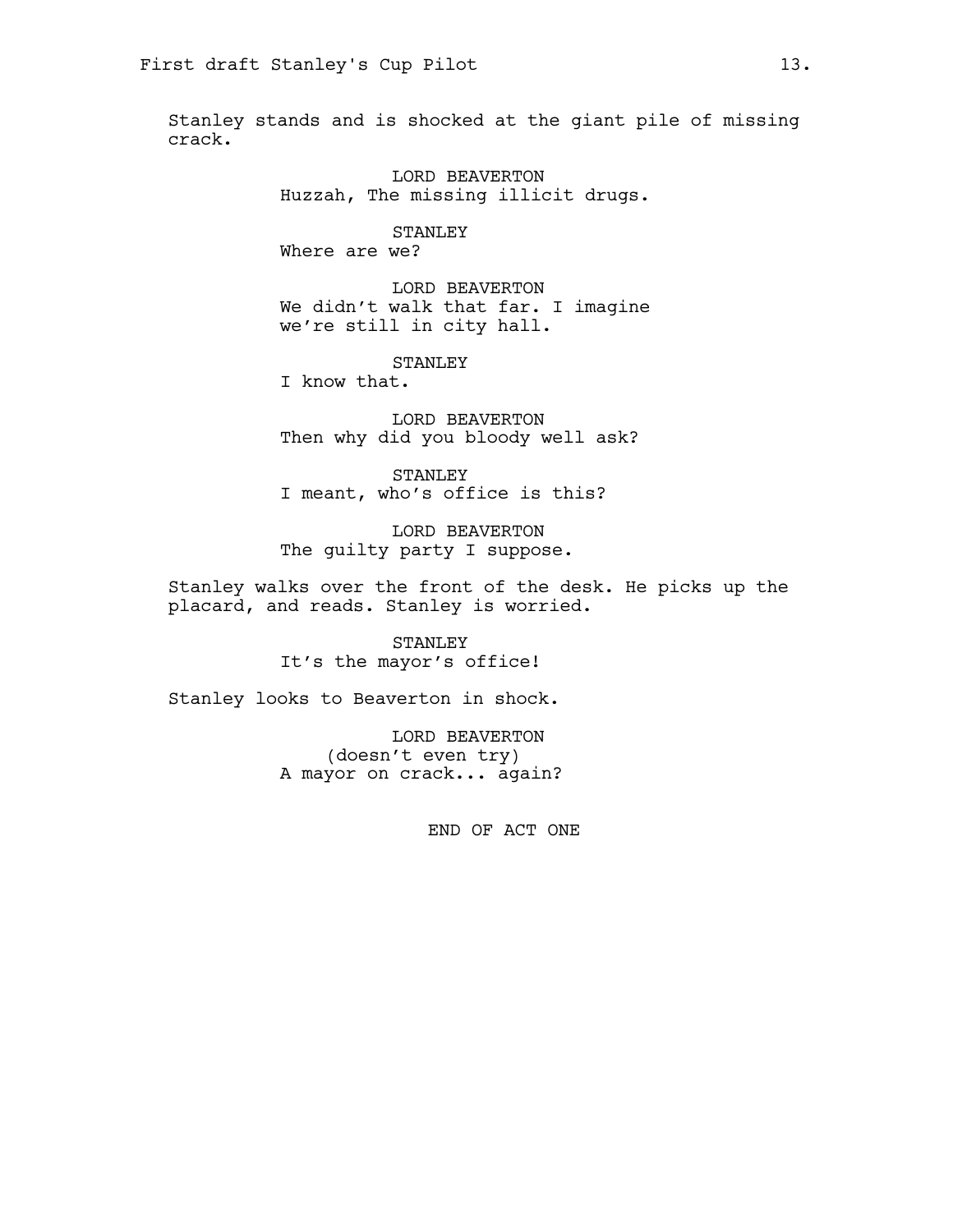ACT TWO

### 13 INT. OFFICE HALLWAY - DAY 13

Stanley and the cup stand at the door in front of the Police Chief, the mayor, and some police officers.

> STANLEY -And I came up here to find a place to polish the cup.

CHIEF OF POLICE (annoyed) And you came across the locked door.

STANLEY And I thought I... (thinks fast) could smell crack?

CHIEF OF POLICE Smell crack?

STANLEY That's right.

MAYOR This is crazy!

The Mayor pushes to the front and unlocks the door.

MAYOR (CONT'D) Why would I-

Opens the door.

14 INT. MAYOR'S OFFICE - DAY 14

MAYOR -Steal crack?

The mayor stops talking when he sees his desk. The cops are astonished. They've found the crack.

> MAYOR (CONT'D) This is a frame up!

Stanley notices the Mayor's footwear. He's in moccasins.

STANLEY

Moccasins?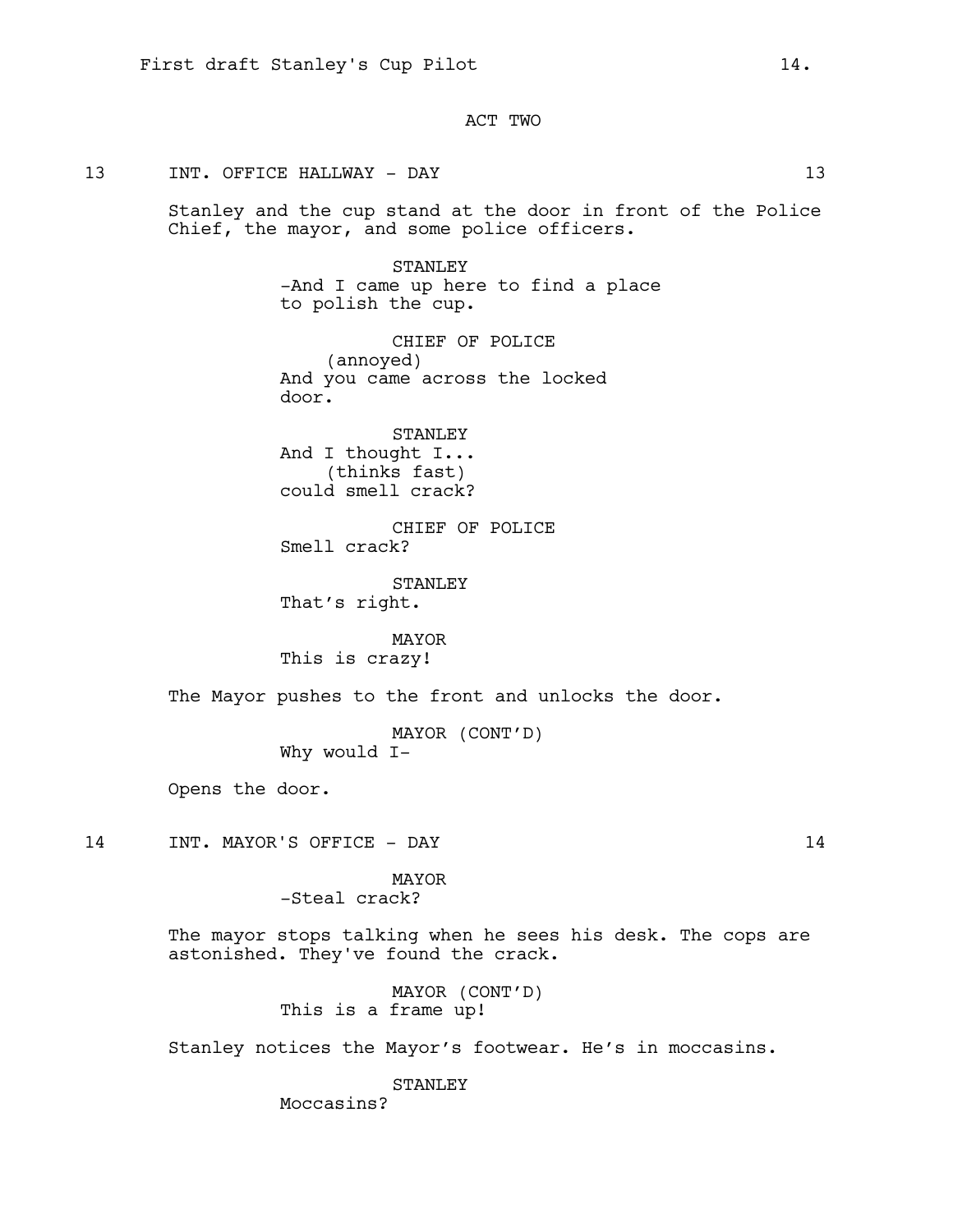The Chief looks at Stanley confused before checking out the desk full of drugs.

> MAYOR I didn't steal crack!

The Mayor stomps to the back of the office. Moments from a tantrum.

> CHIEF OF POLICE Then you won't mind us spraying your hands with the liquid that turns blue on contact with hard drugs.

MAYOR That's a thing? When did that become a thing?

CHIEF OF POLICE (turns to other police) I want a guard posted at the door. Call off the lock down and take the Mayor-

Chief of Police turns and points an accusatory finger to empty space. The mayor has run off through the hidden hallway.

> CHIEF OF POLICE (CONT'D) Aw crap. (turns back to police) Call off the call off till we find His Worship.

Lord Beaverton appears in the cup to exchange worried looks with Stanley.

15 INT. WAITING ROOM - DAY 15

Stanley and Lord Beaverton have their back to others and are at the doorway.

> LORD BEAVERTON You need to find the mayor.

STANLEY I saw his shoes. He didn't do it.

LORD BEAVERTON Blast it. Of course he didn't, but he knows who did!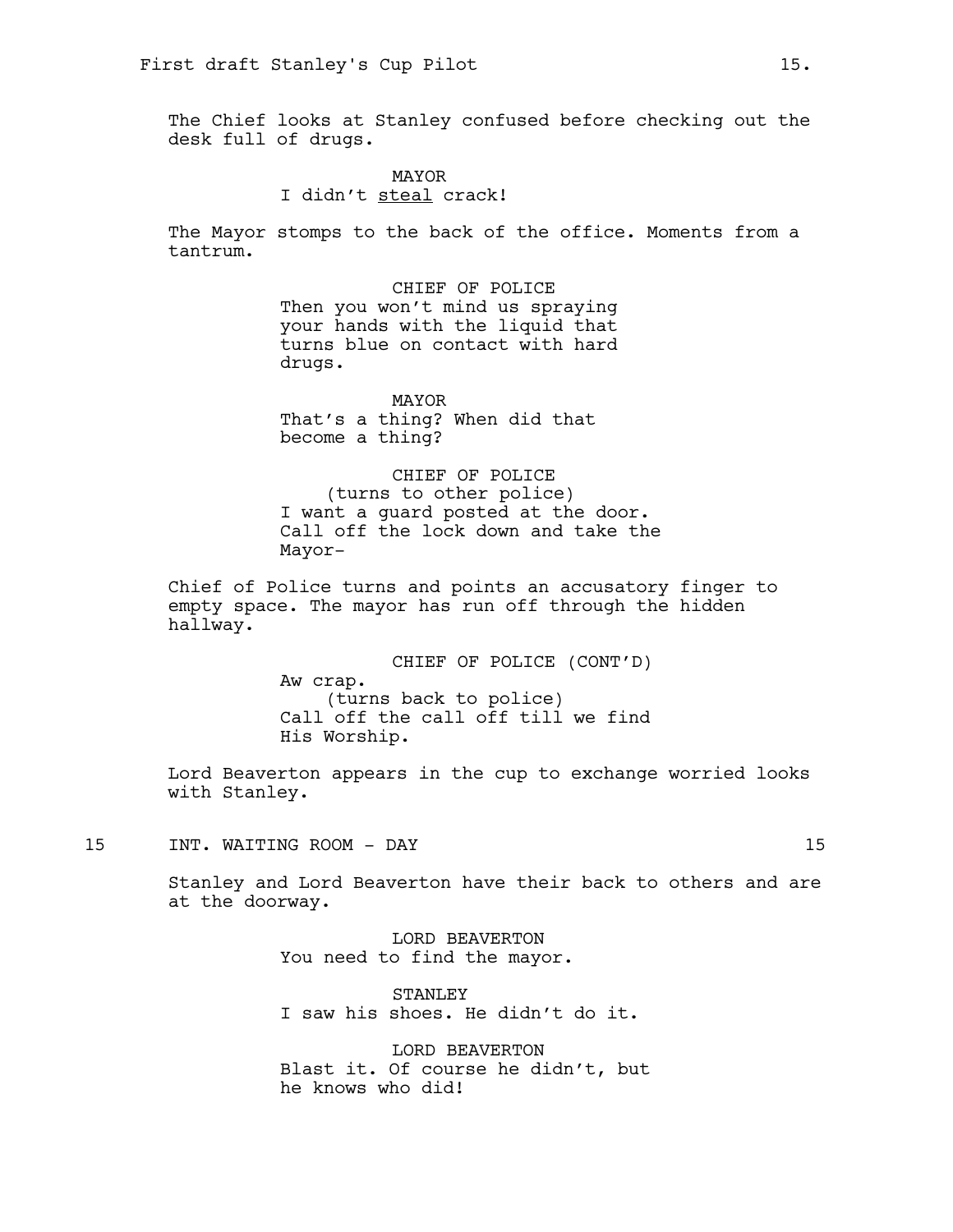STANLEY In the meantime look for the scuffed shoe.

LORD BEAVERTON Precisely.

The start a bit farther in... and freeze.

A young SHOESHINE KID has a line of people in front of him.

STANLEY Who the hell let that kid in?

The bored PRESS PHOTOGRAPHER locks his gaze on the cup.

PRESS PHOTOGRAPHER Look! Something to take pictures of!

Stanley and the cup turn away from the Press Photographer.

A thick hand falls on Stanley's shoulder.

COACH REIMER Bout time you got that cup ready.

The coach reaches for the cup and Stanley moves it over to a table.

> STANLEY Let's just get this ready for pictures.

Stanley mock polishes and gets face to face with Lord Beaverton.

LORD BEAVERTON

There!

Stanley follows his eyes to a police officer and his dog. The cup glows faintly as does the police dog.

Stanley is endowed with the super smell of a dog. He jumps away from the cup and smells the air.

STANLEY

Cool.

Takes a few more sniffs.

STANLEY (CONT'D) (to Coach) You had a pancakes for breakfast...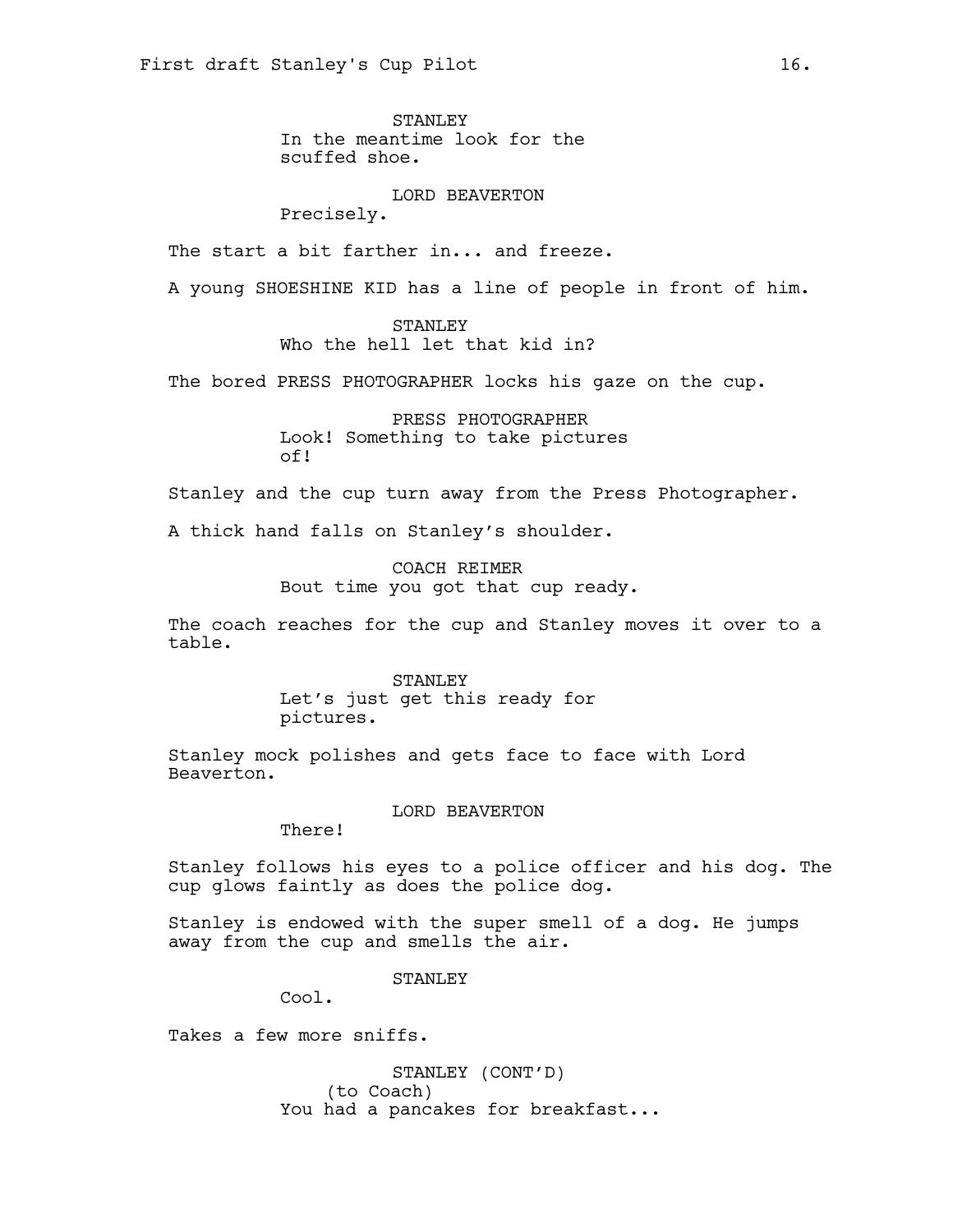COACH REIMER

How do-

STANLEY You washed it down with a double double.

COACH REIMER

Amazing.

STANLEY And you're wearing the same underwear two days in a row.

COACH REIMER That's not... relevant.

Stanley notices the police officer with a shirt, letting the dog have a smell. The dog couldn't care less, but Stanley comes running and gives the shirt a big whiff.

> STANLEY Sweat, whiskey, and axe body spray.

> > POLICE OFFICER

Pardon?

STANLEY I said nice dog. Excuse me.

The crowd is focusing on the cup and the coach. Stanley walks the perimeter of the room. He stops at a door marked supply closet.

> STANLEY (CONT'D) Sweat, whiskey and axe...

He opens the door and jumps inside.

16 INT. SUPPLY CLOSET - DAY 16

Stanley turns on an overhead light and finds the Mayor cowering behind a mop and pail.

> MAYOR It wasn't me! I was framed by the liberal media!

STANLEY I know you didn't steal the crack, Mr. Mayor.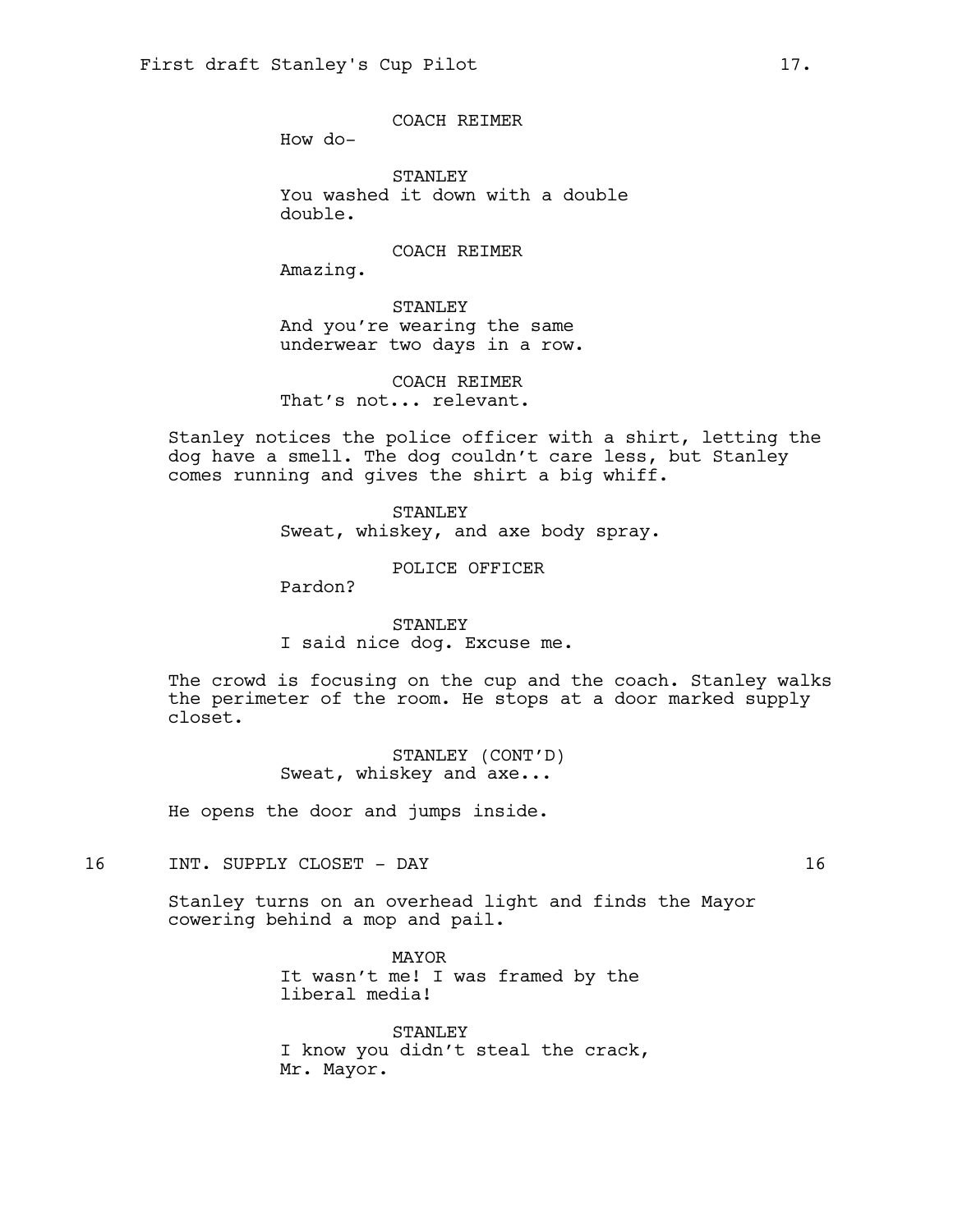MAYOR

You do?

As they talk the door closes. Stanley's power suddenly dissipates.

> STANLEY My first clue was the secret- wait a sec...

Stanley inhales but realizes the super-smell is gone.

MAYOR

What?

STANLEY Quickly, who knows about the secret passage.

MAYOR Umm. My wife, my girlfriend, The girl named Angela.

STANLEY

Any men?

MAYOR Once in college, but I was real drunk. Superdrunk.

STANLEY Any men who know about the hidden passage?

MAYOR My Communication Director.

Stanley opens the door. Just outside is a growling police dog and officers. The dog barks at the Mayor.

17 INT. WAITING ROOM - DAY 17

The mayor is cuffed by the Chief of police. The press snaps some pictures.

> CHIEF OF POLICE (to a nearby officer) Bring me the spray.

A police officer hands the Chief a small sprayer.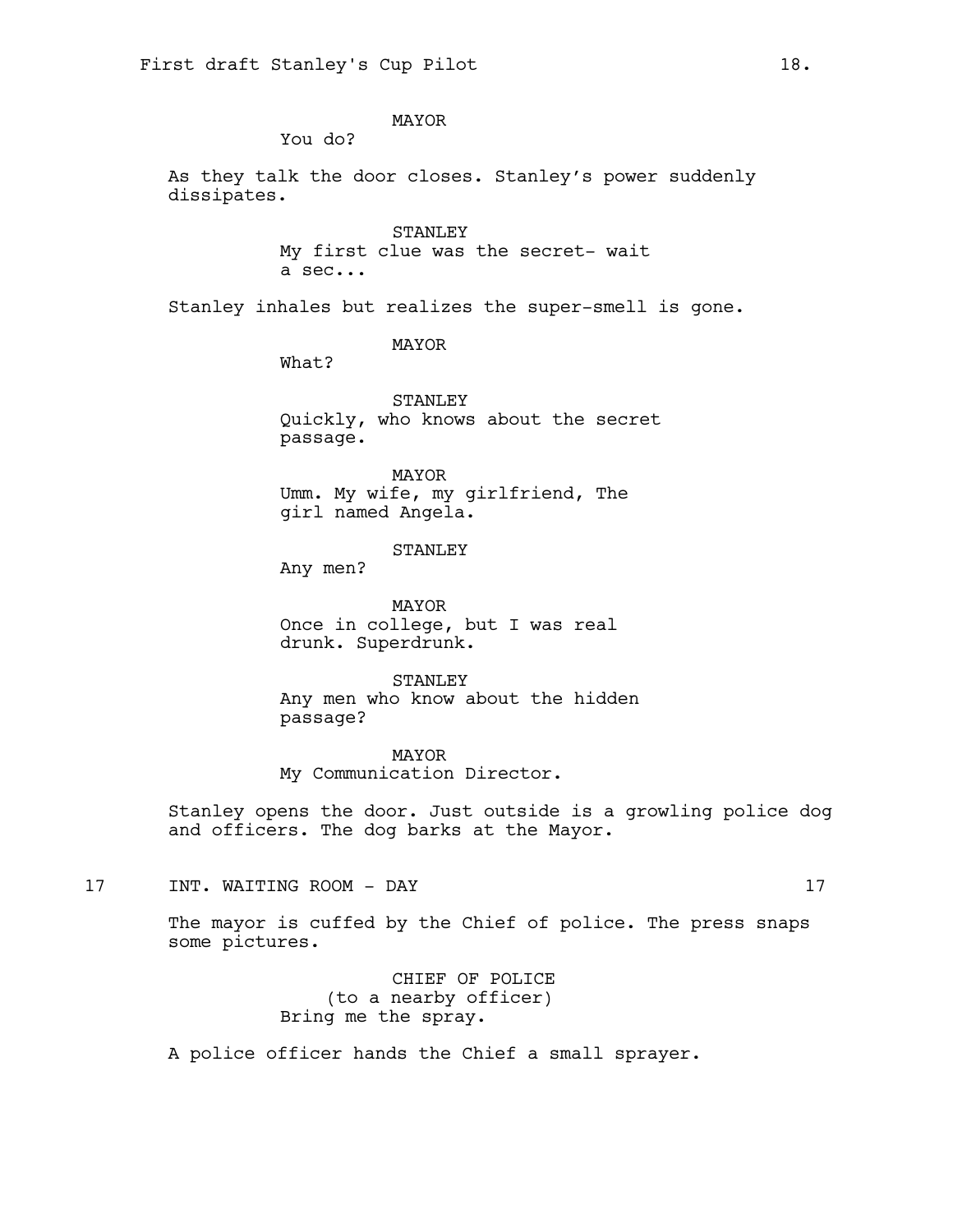MAYOR You gotta believe me. I didn't steal the crack.

CHIEF OF POLICE Why do you keep putting emphasis on the stealing part?

MAYOR Cause I didn't steal it.

The chief reads the side of the sprayer while Stanley grabs the cup.

> LORD BEAVERTON Quick use me!

Stanley moves the cup and nudges the Chief's elbow. He sprays the man next to the mayor, the Communication Director.

> CHIEF OF POLICE Sorry... I...

Chief notices the blue where the liquid landed.

COMMUNICATION DIRECTOR

No problem.

The Chief of Police sprays him a second time in the hands. They glow super blue.

He turns to the Mayor's hands and sprays. They don't turn blue except for a smidge on the finger and thumb.

> CHIEF OF POLICE Uncuff the Mayor.

The Communication Director realizes the jig's up.

He snatches the mayor and pulls out a pen and puts it at the mayor's throat.

> COMMUNICATION DIRECTOR Backup or the Mayor gets it!

No one backs up.

COMMUNICATION DIRECTOR (CONT'D) If he gets it, you'll have to go through another election!

Everyone backs up.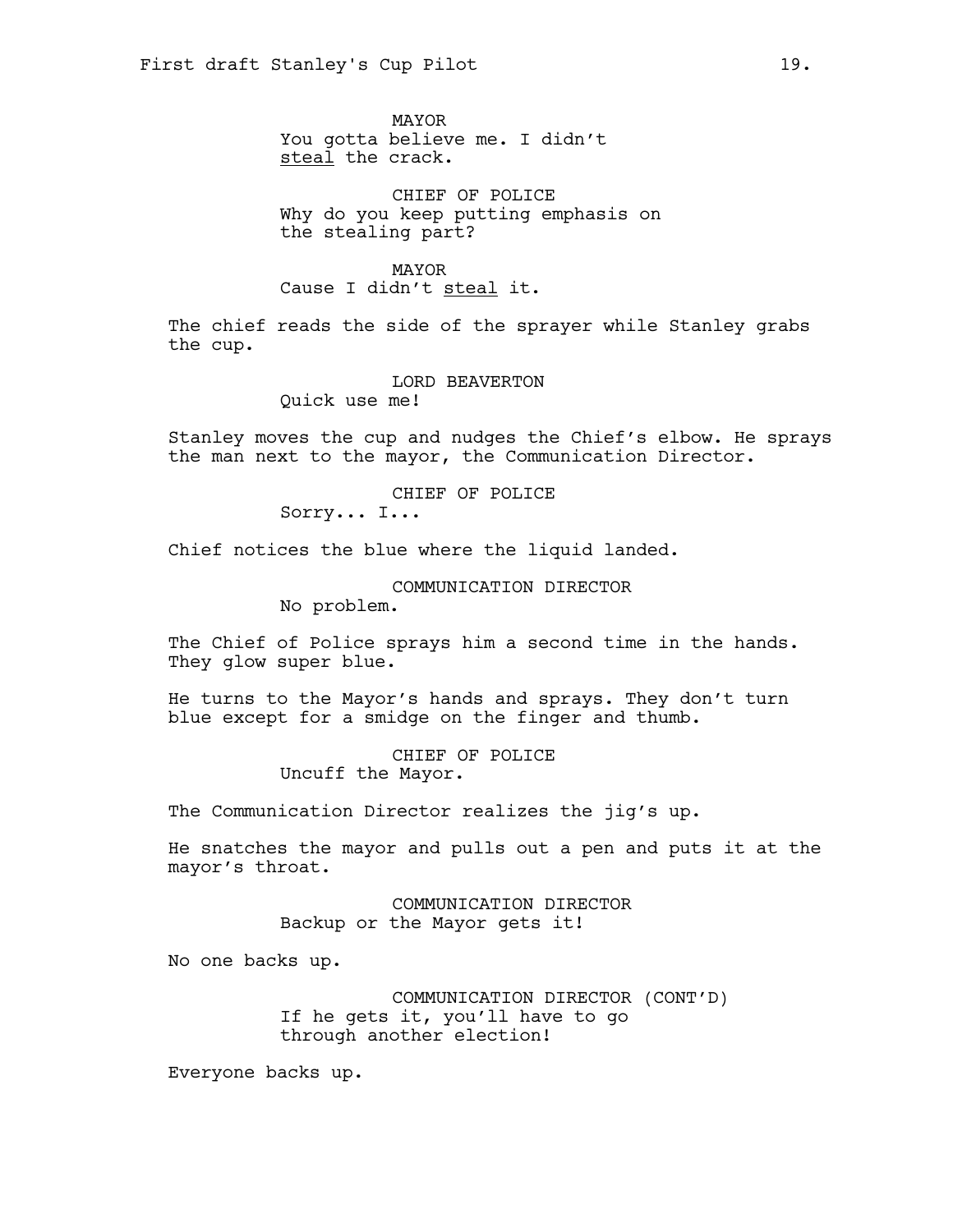CHIEF OF POLICE No! Everyone back up! No one wants six months of pointless debates again!

Stanley and the Cup exit sneak out through the back door. The Communication director goes out the front with the Mayor. He locks it behind him.

### 18 INT. CITY HALL – DAY 18

Stanley and the cup come out a side door. They're in a dark corner. A line of people wait to pay fines.

Stanley points to opposite side of the large building. The Communication Director drags the Mayor roughly.

Lord Beaverton looks to everyone in line.

LORD BEAVERTON Let's see here.

#### STANLEY

Hurry!

Lord Beaverton scans the line; A female plumber, a male construction guy, a nun.

> LORD BEAVERTON No, No, No, Wait a sec.

A little kid with a peewee hockey jacket is with his dad at the back of the line.

> STANLEY He's getting away!

Lord Beaverton's gaze falls on a little kid.

### LORD BEAVERTON

Perfect!

The glow transfers to Stanley, who looks impressed at his arms.

Stanley runs to a small magazine stand the middle of the foyer. The VENDOR selling fruit is giving change to an old lady. Stanley tosses him a couple bucks.

> GROCER Whattya want?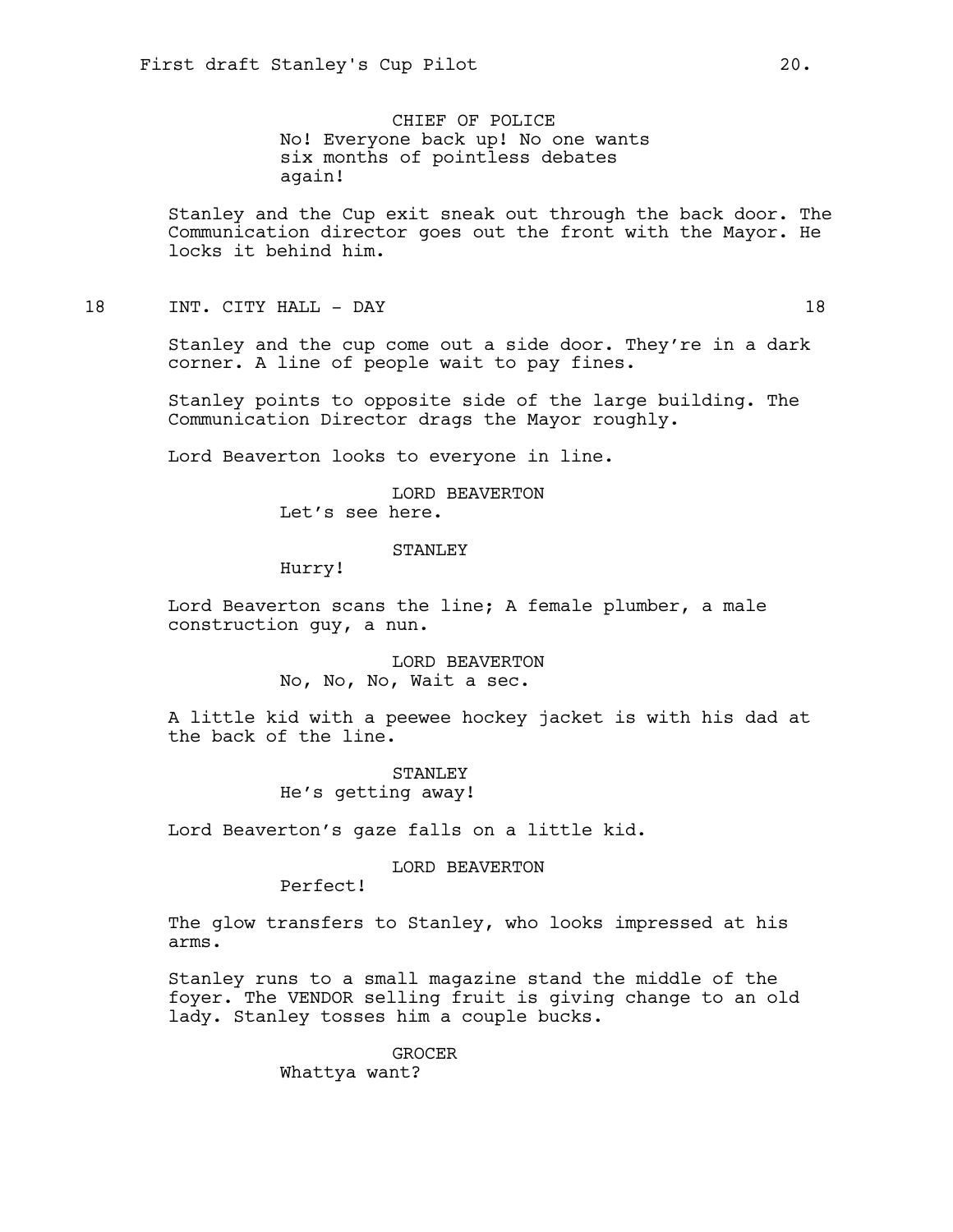Stanley grabs five apples and a souvenir hockey mini-stick. He gauges how far the Communication Director is and drops the apples in a row on the ground.

He quickly fires off the apples with the mini-stick like it was a five puck hockey drill.

They fly amazingly far.

The Communication Director is surrounded by a cadre of cops who have him cornered.

> COMMUNICATION DIRECTOR I told you to-

SMACK! An apple hits the pen out of his hand. SMACK! Another hits him in the side. He turns in time to get one to the face and two to the junk!

The cops cuff him.

POLICE OFFICER (yells) Who threw those apples?

The vendor points to where Stanley was but it's empty. He and the Cup have slipped back through the door.

END OF ACT TWO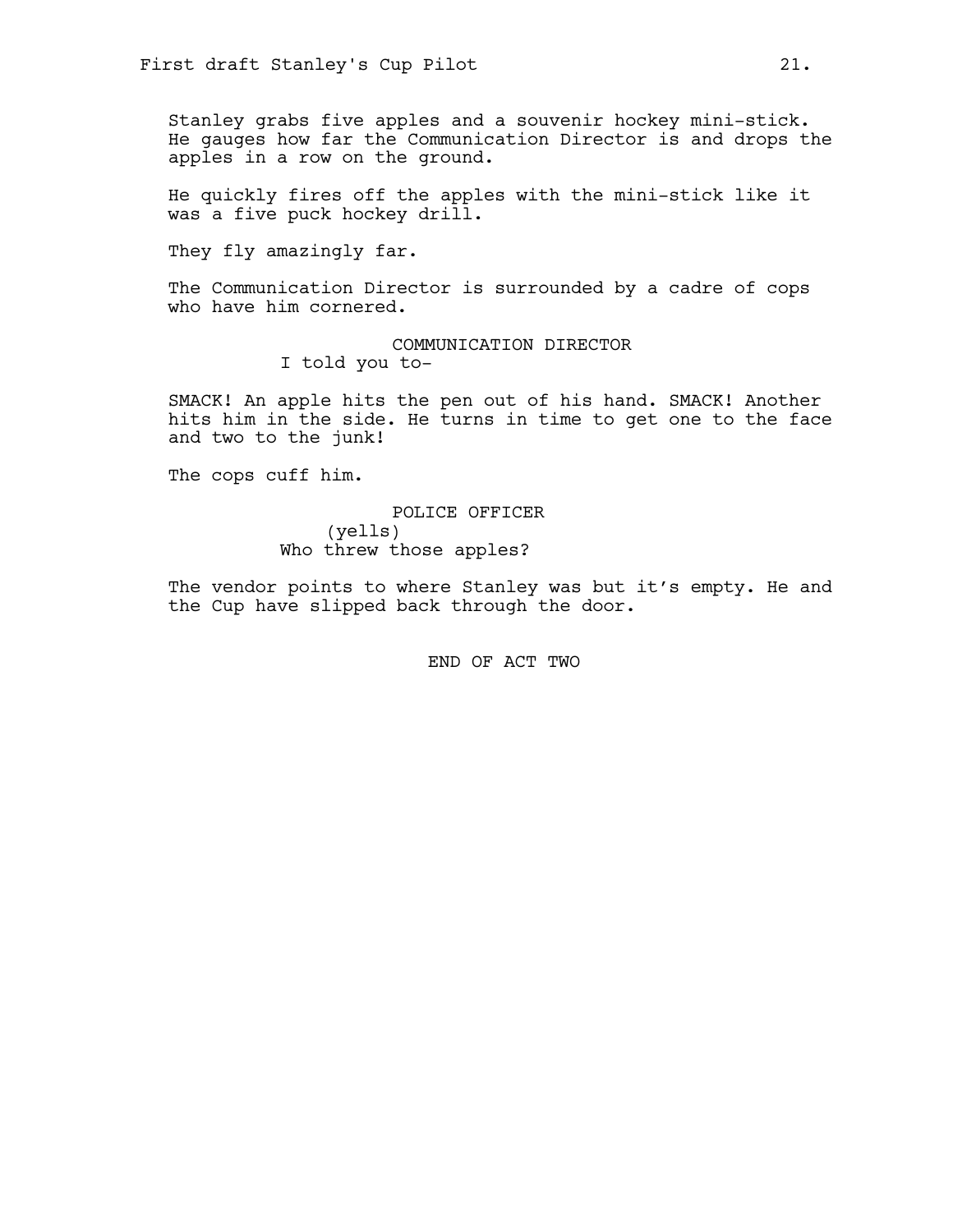TAG

19 INT. HOCKEY HALL OF FAME BACKROOM - NIGHT 19

Stanley holds his phone up. He's FaceTiming with Grandma. She's MARGARET ST. CLAIR. Behind her are pictures of Stanley in bright silver frames.

> STANLEY I'm not supposed to be in the pictures.

MARGARET Well you're so handsome in this one.

STANLEY It's my hand Grandma. Literally just my hand.

MARGARET Your handsome hand. I printed it out and got a nice silver frame for it too.

STANLEY Okay, I gotta go. It's getting late and I still have to polish the cup.

MARGARET

Look, see this?

Margaret holds up another picture too close to the camera. Just a fuzzy out of focus picture.

> STANLEY (lying) Wow. Yeah. Beautiful. I gotta go.

> > MARGARET

(happy) Do you mean it?

STANLEY

Absolutely.

MARGARET I'm so happy to hear you say that!

STANLEY Well, terrific. (fake yawns) I'll talk to you later.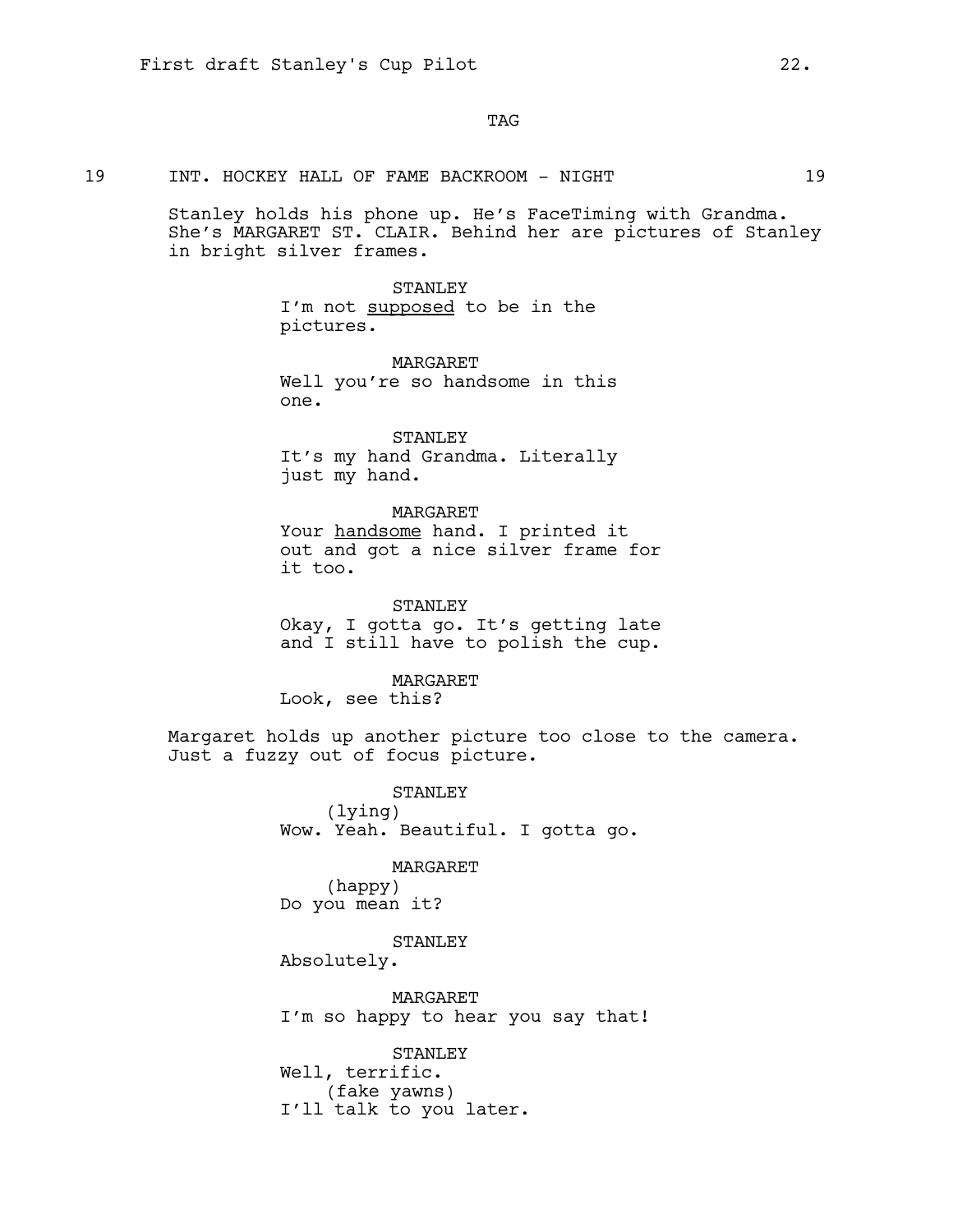MARGARET Her name is Sharlene. She's a single girl from my church. I'll give her your number. Bye.

STANLEY Wait! I couldn't really-

The screen goes blank. Lord Beaverton shows himself.

LORD BEAVERTON She's quite the matchmaker.

Stanley begins pulling on his coat.

STANLEY We'll talk in the morning.

LORD BEAVERTON Don't leave. The night is young and so are we.

STANLEY You're not young.

LORD BEAVERTON I'm Five score-

STANLEY Nope. Forget it. No way.

LORD BEAVERTON But we solved a mystery and kept an innocent man out of jail!

STANLEY

Innocent?

LORD BEAVERTON Yes. Of stealing illicit drugs.

STANLEY

I said no.

LORD BEAVERTON You're a terrible horrible person. I hope you and Sharlene have ugly babies.

A knock at the door.

STANLEY Hold that thought.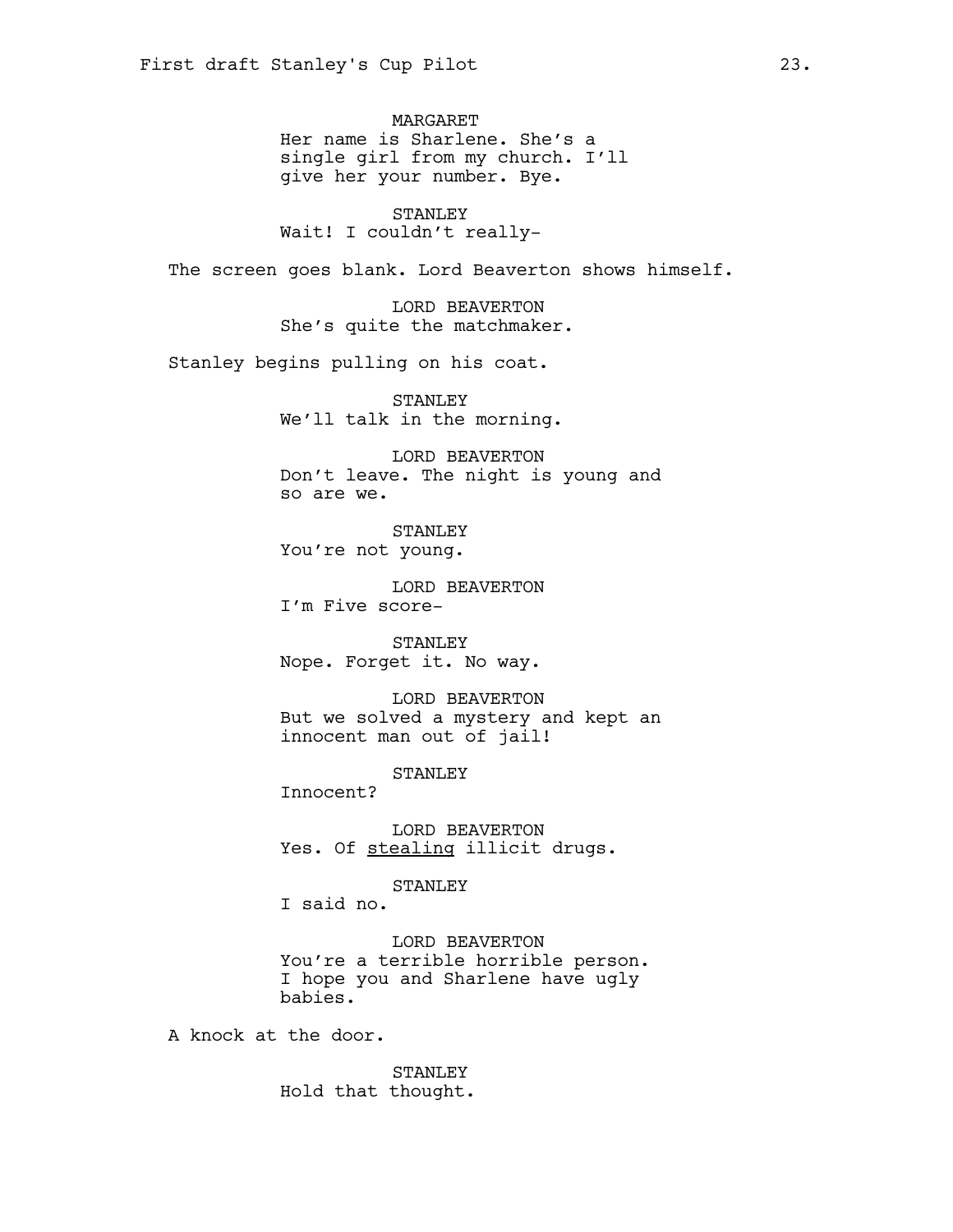Stanley opens the Door. It's Candy from the strip joint.

CANDY

Hi again.

STANLEY Glad you could make it.

CANDY So a dance?

STANLEY Is that weird?

CANDY Not as weird as getting rid of that creep yesterday.

STANLEY Alexski was the real-

CANDY You're the hero.

Stanley digs in his pocket.

CANDY (CONT'D) Don't. Like I said, I owe you one.

STANLEY

Terrific.

Stanley starts to leave.

CANDY Where are you going?

STANLEY It's not for me. It's for him... I mean the cup.

Candy looks inside. Sure enough the room is empty except for the cup.

> CANDY Just when I thought it wasn't going to be weird...

Stanley let's the door close as Candy starts playing music on her phone. Stanley smiles.